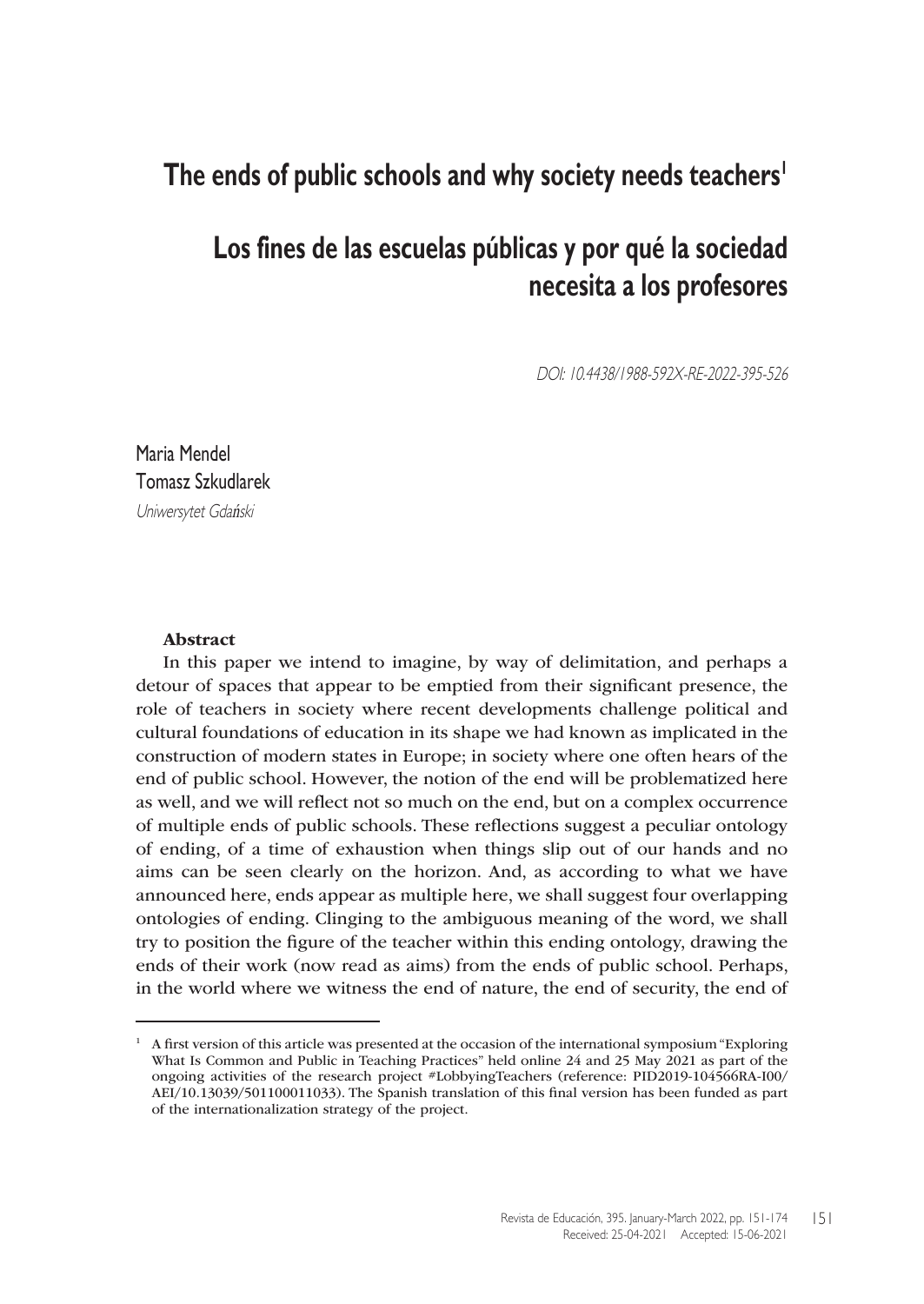future if one might risk to put it succinctly (Szkudlarek, 2017), this is, ultimately, the only way of thinking of ends of teachers' work.

*Key words:* public school, ends of education, teachers' work.

#### Resumen

En este trabajo pretendemos imaginar, por medio de la delimitación, y tal vez un desvío de espacios que parecen vaciarse de su presencia significativa, el papel de los docentes en una sociedad donde los recientes desarrollos desafían los fundamentos políticos y culturales de la educación en su forma hasta ahora conocida, como implicados en la construcción de estados modernos en Europa; en una sociedad donde a menudo se oye hablar del fin de la escuela pública. Sin embargo, aquí también se problematizará la noción de finalidad, y reflexionaremos no tanto sobre la finalidad, sino sobre una compleja sucesión de múltiples fines de las escuelas públicas. Estas reflexiones sugieren una peculiar ontología de la finalidad, de un tiempo de agotamiento en el que las cosas se nos escapan de las manos y no se vislumbran claramente objetivos en el horizonte. Y, como de acuerdo con lo que hemos anunciado aquí, los fines aparecen como múltiples, aquí sugeriremos cuatro ontologías de orientación superpuestas. Aferrándonos al significado ambiguo de la palabra, intentaremos ubicar la figura del docente dentro de esta ontología de la finalidad, definiendo las finalidades de su actividad (ahora leídos como objetivos) desde los fines de la escuela pública. Quizás, en el mundo en el que somos testigos del fin de la naturaleza, el fin de la seguridad, el fin del futuro, si uno puede arriesgarse a decirlo de manera sucinta (Szkudlarek, 2017), esta es, en última instancia, la única forma de pensar en los fines de la tarea de los docentes.

*Palabras clave:* escuela pública, fines de la educación, tarea docente.

#### **Introduction**

In this paper we intend to imagine a role of public schools and teachers in society where political and cultural foundations of education, understood as implicated in the process of modernization, are shaken, and where we hear about the end of public school repeatedly. We see such these negative prophecies as linked to more general ontologies of ending, of a time when things wane, disintegrate, or slip out of control. Ending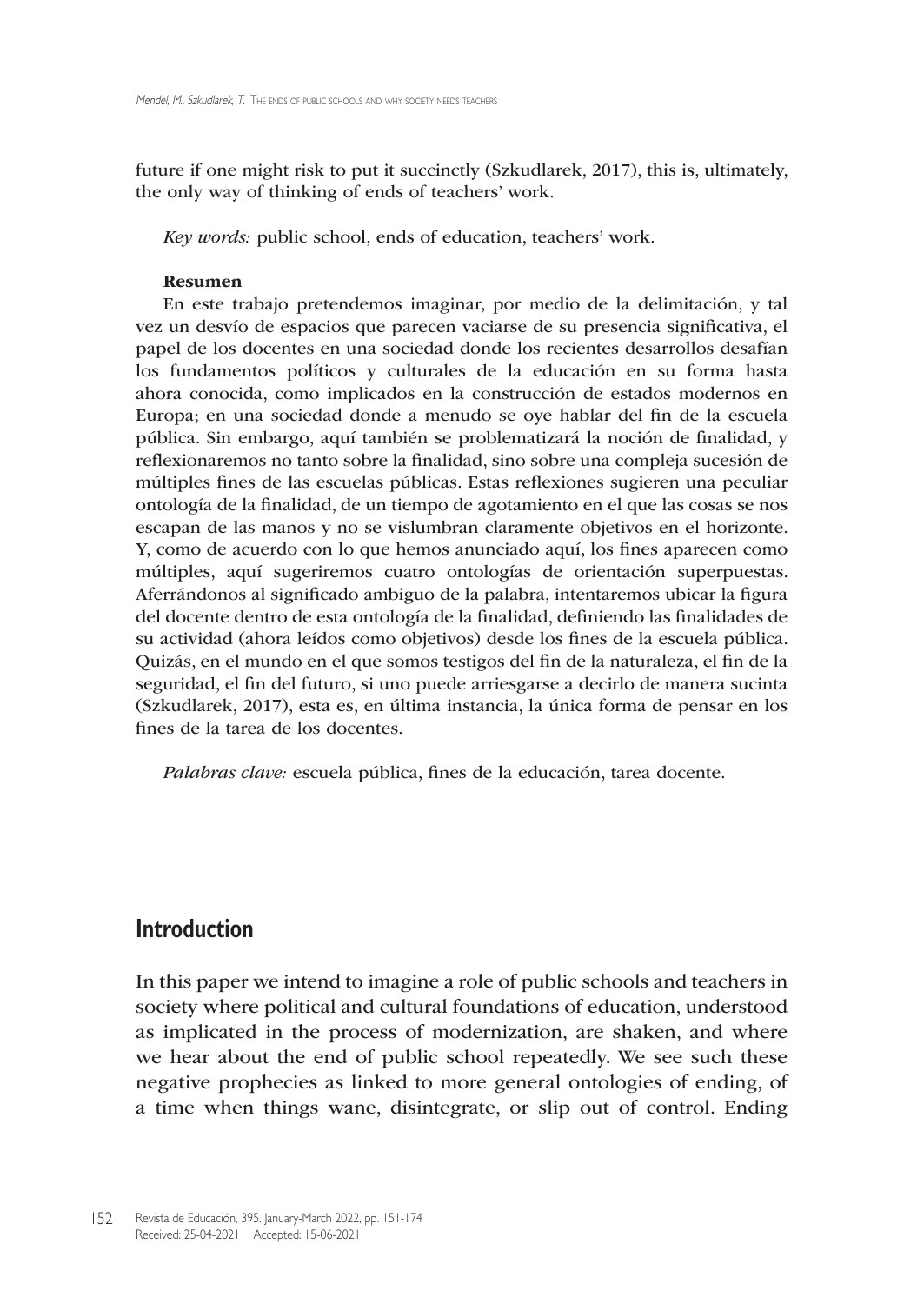seems persistent and productive of conditions of risk, loss, insecurity and fear and, at the same time, of strategies of survival and inviting yet unknown futures. This ending condition has been announced for ages. Christianity has always been obsessed with the end of the world (and salvation of chosen ones). Astrophysicists supplemented that framework, minus salvation, with notions of entropy and thermal death of the universe. Grand metaphysical projects of modernity, like Hegel's and Marx's, construed logics that lead to the end and turned *post mortem* salvation into retroactive consciousness and emancipation. Then the postmodern condition defined itself as culture of exhaustion and termination of the progressive matrix, save the progress in technology: we stay where we are and all we can do is re-mix inherited signs and ideas for recreating our identities. End is here and now – to use Beckett's words, all is "finished, it's finished, nearly finished, it must be nearly finished" (Beckett, 2009). It was within the postmodern turn, seamlessly glued with neo-liberal economy of global capitalism (Callinicos, 1990) when we identified numerous ends major and minor: of modernity, of the subject, of democracy, of reason, of science, of theory, and of the school as well. Deschooling once proposed by Illich returned in fragments in neoliberal reforms that reduced education to learning and schooling to provision of individually measured outcomes. Against this backdrop the end of school appears as a long-lasting ontological condition within which we teach, learn, and try to make sense of education.

We want to amplify this ending condition here to see what interests might make people want to liquidate public schools or abandon them to their slow decay; to see what we are losing, why it hurts, and – via those detours – what are the values that make some eager to liquidate schools while others resist or mourn their death. If indeed value of the school can be seen via its ending ontologies, one could also assume that the present wave of exposing the value of the scholastic (e.g. Biesta, 2017; Masschelein and Simons, 2013) can also be read – like in Hegel's metaphor of Minerva's owl – as implicated in school's ending as its condition of possibility.

We see the end of school as plural. There are various ways of schools being reduced, diminished, liquidated, or pushed to the margins. There are, therefore, diverse end of public-school ontologies – modes of being, shrinking or surviving, sometimes expanding into niches where such moves are possible in the state of ending. Vattimo's hermeneutic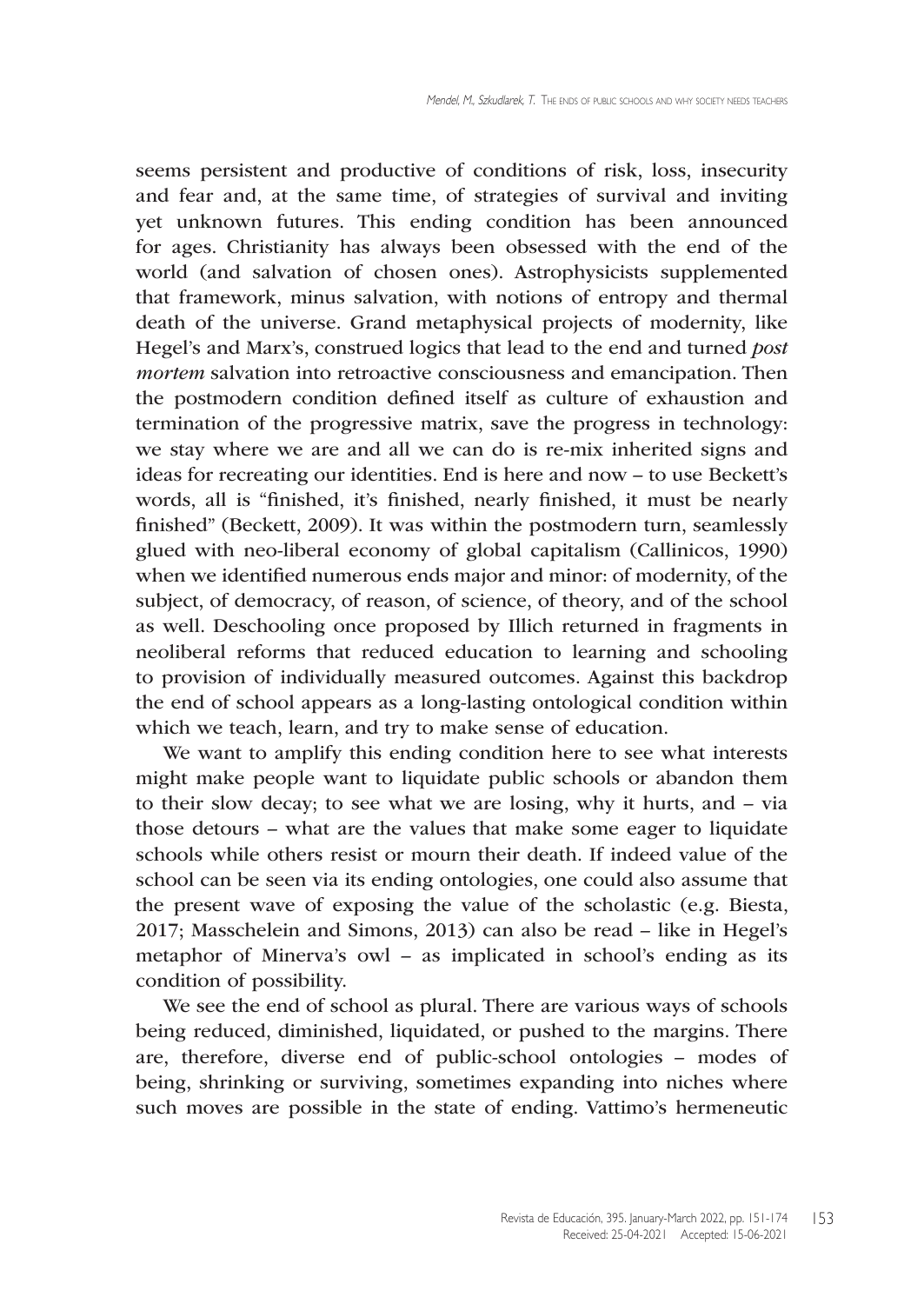understanding of ontology as *interpretation* of our condition in the process of becoming history (Vattimo, 1991) matches this approach very well. As long as one can distinguish between such ontologies endlessly, we speak of two major ones and of some modalities, or ontologies minor within them. First major ontology links to neoliberal management and privatization of the public. We illustrate it with cases of recent educational policies in Poland, but they are typical of societies where neoliberal reforms introduced strict measures of efficiency and financial control. We will describe three "ontologies minor" within this trait. The second major ontology relates to developments of new media that contribute to fragmentation of the public and its parcellation into insulated filter bubbles. What is questioned here is not the public logic of the school, but the institution of the school as such. However, the very same revolution is productive of crises of what is public and of rational underpinnings of public life in general, so it is not only public school, but public life and rationalism that demand attention here. And because we have an institution that was invented to create rational foundations for public life, which is public school, in the concluding part we close the circle. The lucky ambiguity of the term "ends" helps us to reverse the direction of our reflection and see what *ends* become visible through the varied ontologies of the school ending, and to reflect on ends of teachers' work finally.

We do not promise to end this reflection with unexpected aims of teaching. The sense of our work here is, rather, to articulate educational concerns with the endgame of schooling. Living in the end tends to be driven by desires to delay, postpone, or push away the ultimate horizon of termination. Even though much of how we understand teaching is defined by introducing, beginning, or developing – after all, education has become a public issue in course of progress and modernization – under present conditions the ideas of conserving against decay or forgetfulness, preventing from destruction and surviving, always implicated in the idea of education as well, are understandable and they often dominate those related to "good old progress". As Gert Biesta (2017) has noticed, conservative ideas (the rediscovery of teaching included) gain a radical edge nowadays and may work for the benefit of progressive values.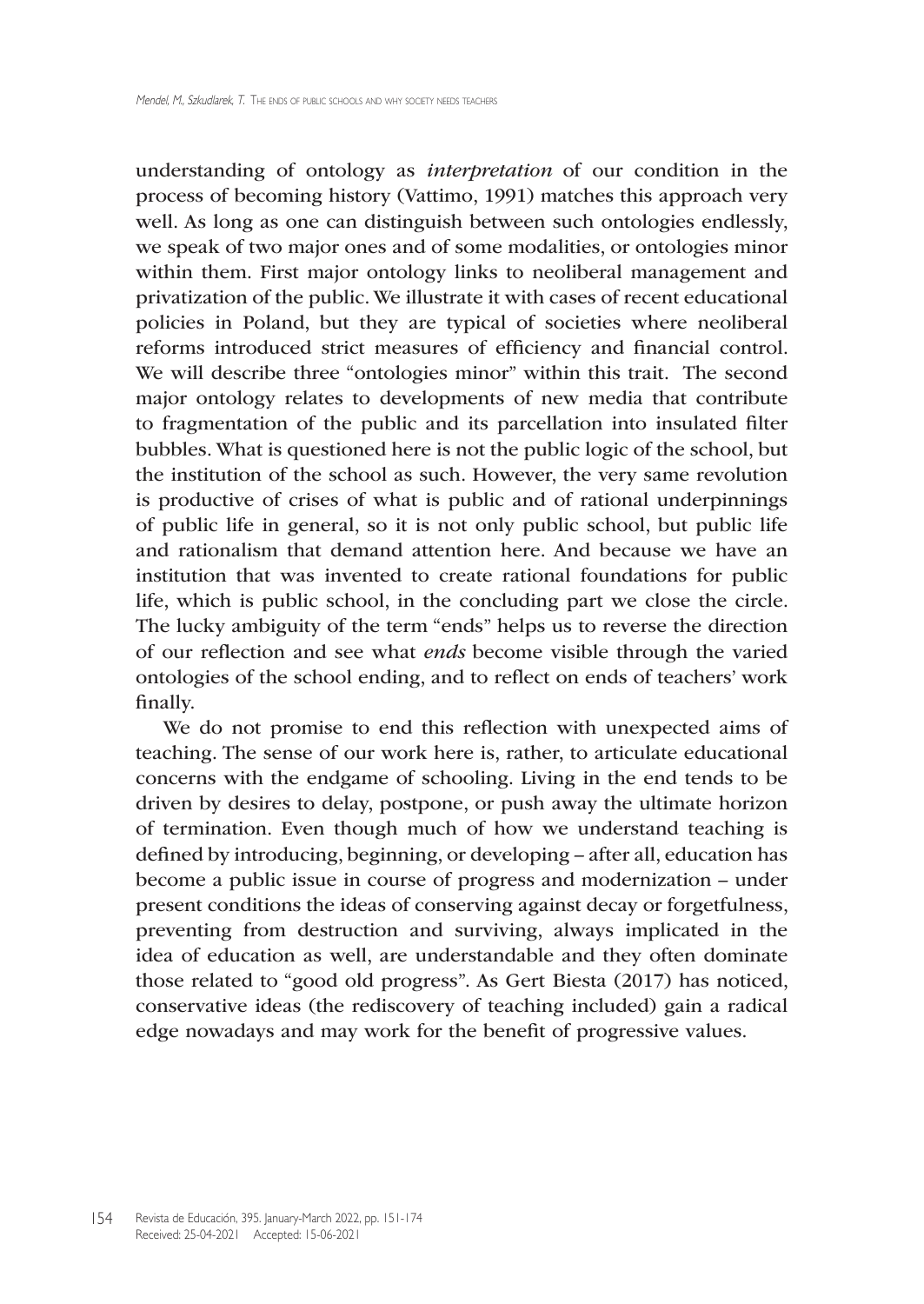# **Genealogical reminder**

The emergence of modern education systems in Europe followed the proliferation of print and the emergence of reading publics, Reformation with its numerous denominations, Counter-Reformation and religious wars, and the conviction that it is us humans (rather than fate, God, or historical necessity) who are responsible for the shape of the social, an idea aptly expressed by Immanuel Kant (Kant, online), may all be seen as effects of print. The French Revolution was a critical moment here: seen by Kant as realization of human freedom and moral autonomy, it was also a horrific experience that initiated the quest for emancipation otherwise than by violence. Public education was then postulated as alternative to revolution (Tröhler *et al.*, 2011). Modern democracy and republicanism are, in this context, politically grounded in demands for knowledge being accessible to all and–to use Kant again–in encouraging individuals to using reason in public.

Of course, this genealogy is not the only one, nor is it binding for those who run schools nowadays. As we have learned from Foucault (Foucault, 1980), institutions set up for one particular reason change functions and modes of operation continuously; fundamental ones may disappear, while marginal ones may turn constitutive of new power regimes. Still, it is worth remembering that school is one of very few institutions at hand that could address democratic challenges, and that teachers can revitalize the public use of reason as counteracting both endemic ignorance (which was the challenge in the time of Kant) and what Stiegler (Stiegler, 2015) calls organized stupidity nowadays. Unless we replace the school with another public space for re-construing the social, we need to keep it alive and see it as even more political than it was at the time of its birth.

### **Transformations of the public in public education in Poland**

As we are using examples from Poland to discuss the first ontology of public school's ending, we need to start with a brief history of schooling in the country after World War Two, during the post-communist transition with its neoliberal policies, and after the nationalist PiS party won parliamentary elections in 2015.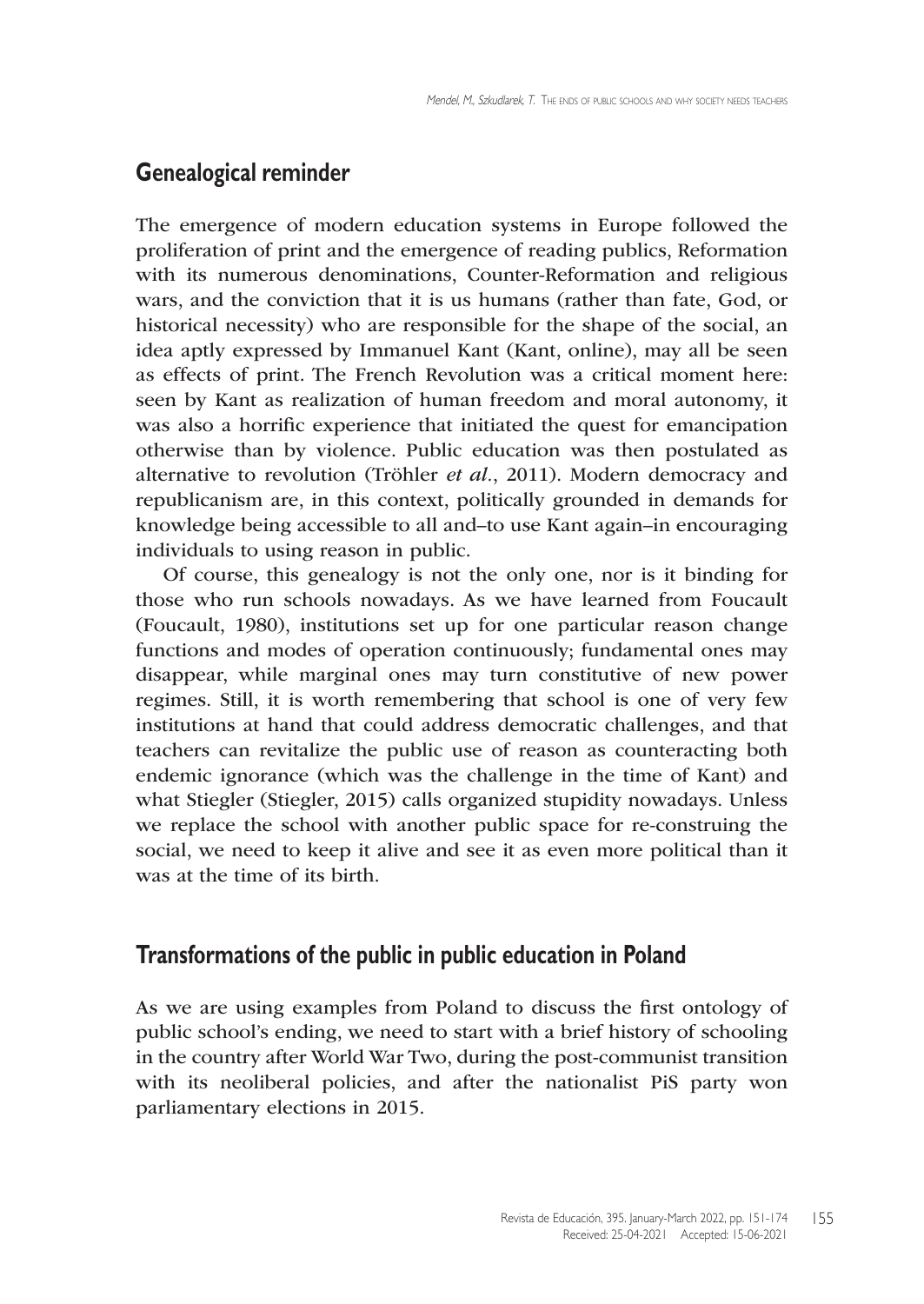Until 1989, the post-war Poland was a Soviet-style socialist state with certain liberal deviations. Public education was defined through the prism of modernization and social justice. However, despite of ideological assumptions, selection and class segregation were endemic to its education system. Massive vocational education, linked to rapid investments in heavy industry, was promoted as emancipation for rural youth, while small urban cohorts might enjoy elite *licea.* In the 1970s, researchers began to expose such inequalities as hidden curricula, and dramatic differences in educational opportunities between urban and rural youth were highlighted (Kwieciński 1972). After students' rebellion in 1968 candidates with working class background were promoted in university enrollments, but it was interpreted as breaking solidarity of students in protest. The state legitimized itself as socialist, but workers' strikes in 1970 ended with week-long massacres in the streets. In short, socialism and equity gained a meaning of oppression, and such values became easy to marginalize after the Solidarity upheaval of 1989. Economic development and personal liberty turned out to be more significant, and those demands affected schools and education policies deeply. Politically, such demands could be accomplished under condition of creating a strong middle class, which was overtly proclaimed by post-1989 governments.

Indeed, middle-class parents engaged actively in breaking state monopoly in education and demanded freedom, not equality (Mendel, 1998). Parental movements gained strength and led to diversification of a previously homogeneous, state-run education. Parents-run *Szkoły Społeczne* ("social", as opposed to "state" schools) appeared in 1989 along with for-profit private schools and schools run by associations, foundations etc. In the 1990s such institutions hosted about about 2% of schoolchildren. Diversification tendencies gained impetus after Poland's accession to the European Union in 2004, when catching up with the West was accompanied by strong class polarization and distinctions built on educational criteria. Parents-run schools and home-schooling associations began to run away from public control and open recruitment, while continually drawing on public resources. This wave of class-based diversification, strengthened by regulations on school choice and external examinations with publicly available results, resulted in deep segregation in urban public schools as well (Dolata, 2008).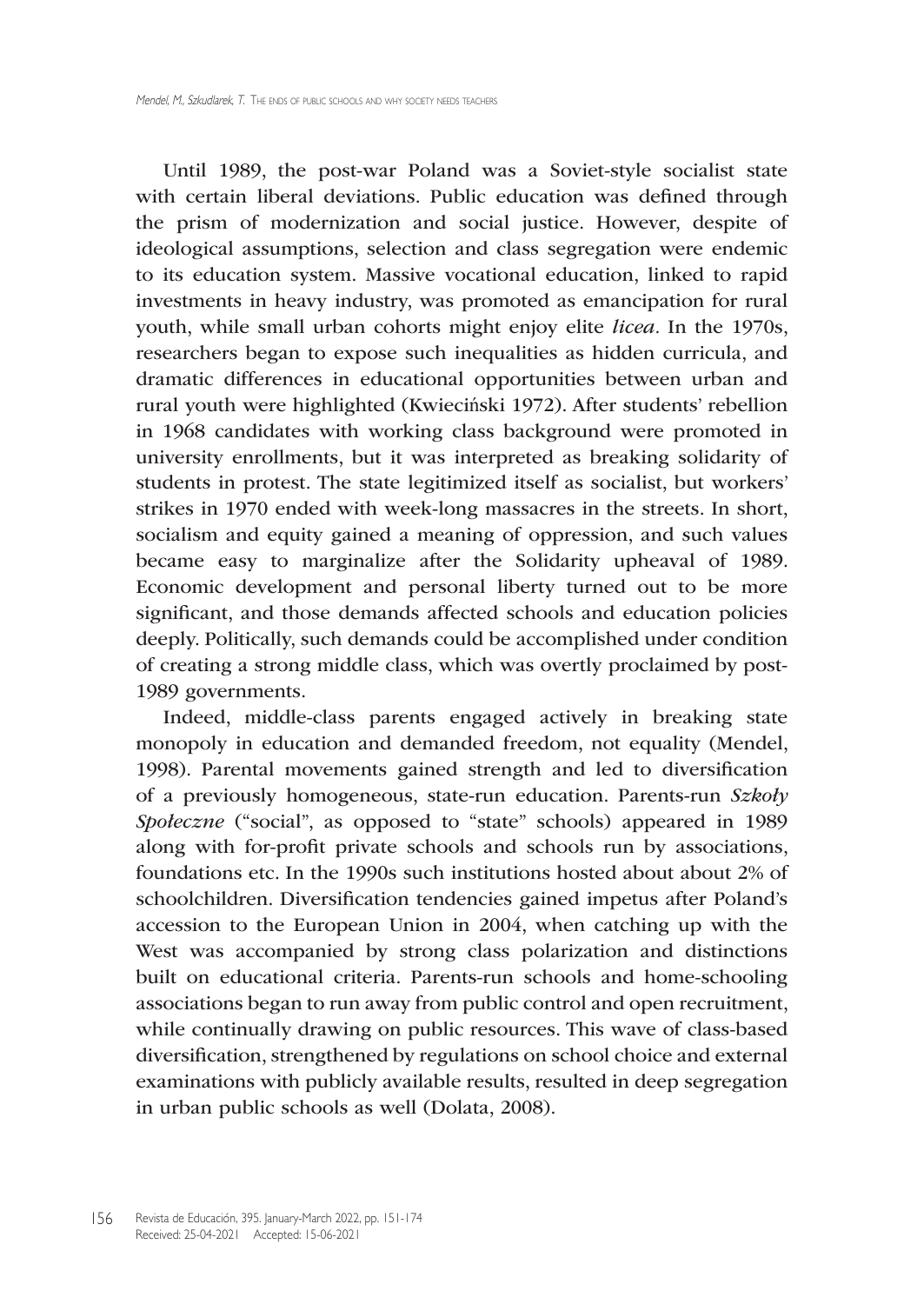Since the 2000s one could see efforts to reconcile neoliberal management and the concern with common good, as represented by open, public schools. The end of public school, although proclaimed, has not come (Mendel, 2018), or, so to say, it has not "ended" in a concluding closure: it lingers on, proliferates into diverse modalities, and schools slowly erode in some dimensions and develop in others. The overwhelming majority of schools remained public. Run by local governments, they keep enjoying respect and many offer innovative, quality education. However, the situation of local governments has become very difficult after the 2015 elections. In 2016, the nationalistic government introduced a massive structural reform (labeled "deform" by teachers' unions) and charged local governments with its immense costs. This move, together with reductions in tax revenues, brought financial problems to local communities. Moreover, the national government keeps changing core curricula and an immense pressure on religious and national values is threatening to minority and liberal-minded students and brings a suffocating atmosphere to everyday schooling.

In view of these changes, the question arises about the "public" in public education in Poland. An interesting criterion of what public means was proposed in 1945 in the USA, when the court of State of Connecticut decided that such schools must be under the exclusive control of the state, and that they must be free from sectarian instruction (Miron and Nelson, 2002). The fact that Polish schools, as a result of the last reform, work on the basis of detailed national curriculum seems to over-fulfill the first condition. However, the intensifying pressure of ministers of education towards nationalism and Catholic fundamentalism means that the state does not provide freedom from sectarian instruction.

This landscape gains more complexity when we ask who owns or controls schools. Privatization tendencies are still present in Poland, and those are diverse enough to be discussed as specific "ontologies minor" within the general ontology of privatization.

#### **The ends of** *public* **school: privatization**

Announcing the end of school is a frequent reaction to privatization, to class- or race-based segregation, etc. (Giroux, 2015; Hursh, 2015; Mendel, 2018; Uryga, 2017), but we see this development as complex and sometimes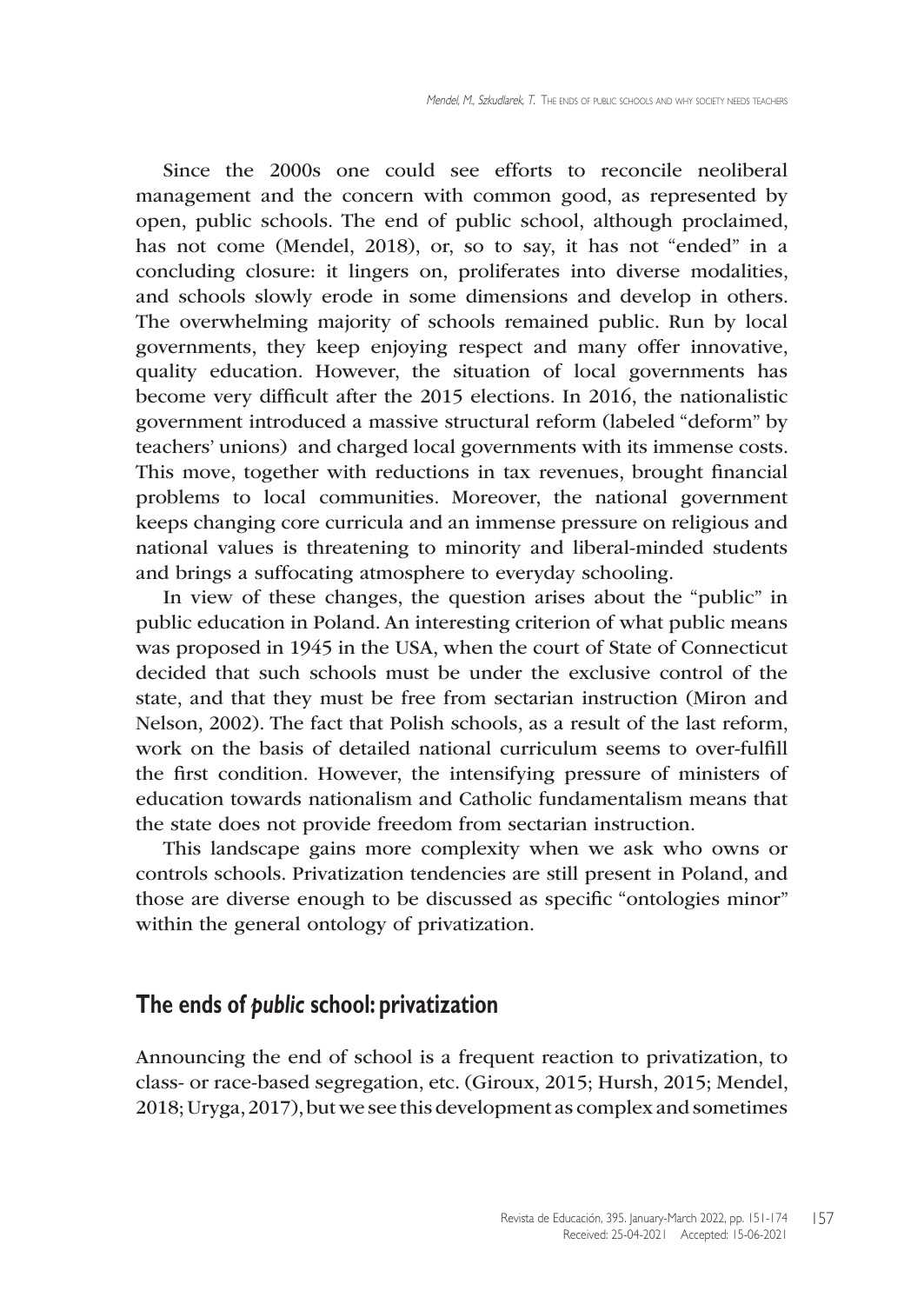intentionally disrupted or hybridized. Andre E. Mazawi interprets such processes as related to shifts in the construction of contemporary states that become "network states" with "graduated sovereignty", combining public and non-public actors around particular functions and operations. In this perspective, education is part of transformations of the very nature of the public (Mazawi, 2013) and privatization is not always synonymical with abandoning public functions. "The end of public school" in Poland can be interpreted as implicated in such changes. Within this general ontological condition, we see three modes, or micro-ontologies in which it can be observed in Poland.

First involves actions for profit where means are dragged from public to non-public sphere. This "direct privatization" ontology can be compared to charterization in the USA. Even though the rhetoric of public good is in service of privatization agendas, the key issue remains that schools turn into profitable businesses that take public money but escape public control, and that they become property of its operators. In Poland such transitions are usually gradual ("creeping" privatization, Sześciłło, 2013). It happens when local communities transfer schools to non-public operators without agreements that would secure buildings and ground from overtaking (Dziemianowicz-Bąk and Dzierzgowski, 2014). Such lots are often spacious and always well communicated with other establishments, which makes them attractive for private owners. In the USA, premises of schools liquidated because of poor pedagogical performance are frequently turned into investment grounds and sold to developers. Pauline Lippman (2011) says that the very process of performance control is part of urban policies of revitalization. Even in creeping privatization that we see in Poland, transfers to private operators are indeed opening possibilities for small groups of individuals to take over real estate (Dziemanowicz-Bąk and Dzierzgowski, 2014).

The second is a "soft privatization" ontology. It concerns small schools in rural environment that–under New Public Management rules–prove too expensive for local communities to run. Massive resistance against their closures made the then liberal government pass a so-called Small Schools Act that allowed for transferring them to local NGOs as operators. Some of such schools, or rather their buildings and lots, have eventually become properties of few-person associations that had saved them from liquidation once. However, researchers led by Krystyna Marzec-Holka (2015) who examined all small schools in the Kuyavian-Pomeranian region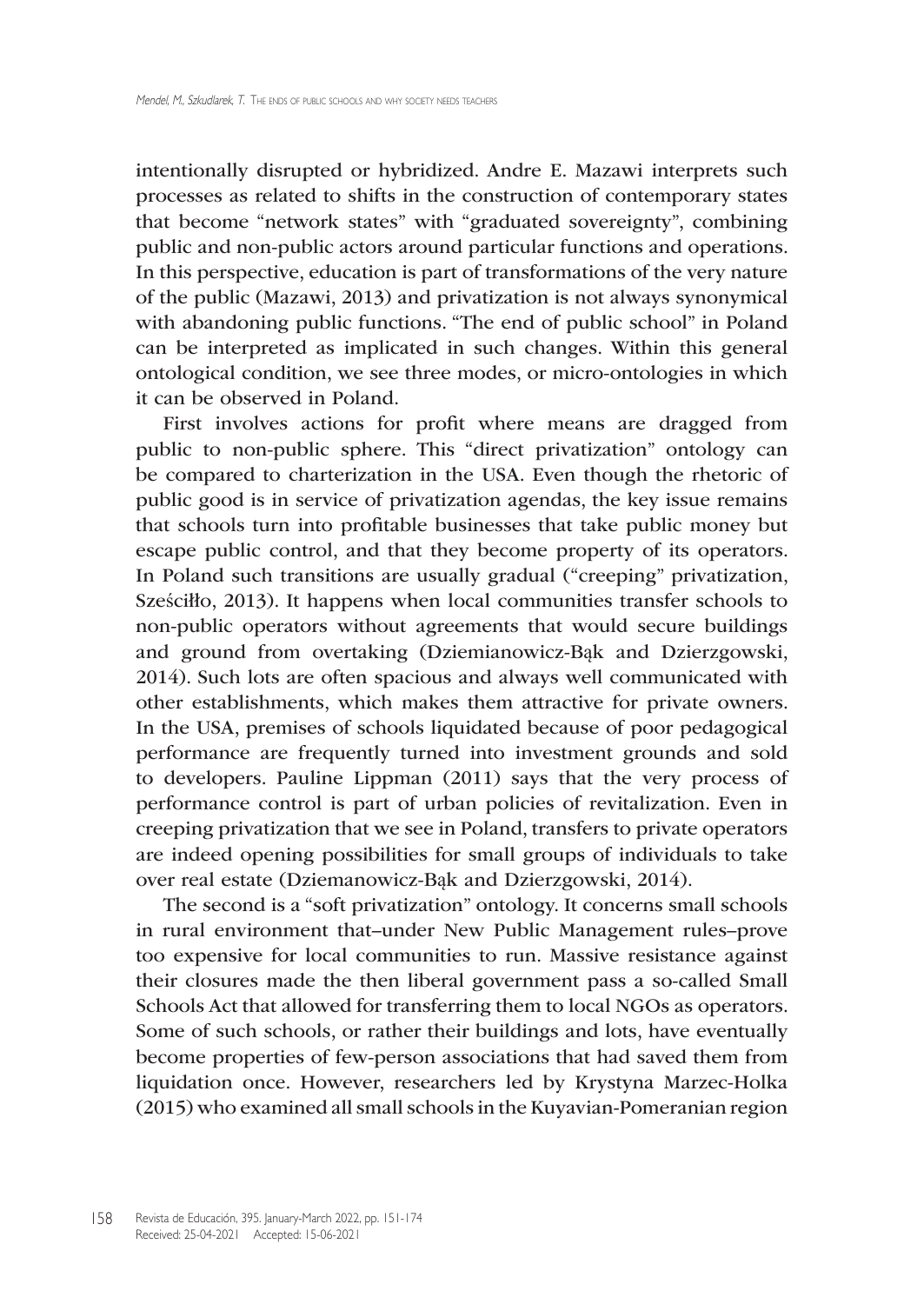stated that in general such local associations play an active, animating role in their communities and contribute to development of local democracy. Hard-line neoliberalism is being softened here: schools are rescued from liquidation in spite of being economically ineffective and increase their public impact. However, it may still lead to real estate privatization, for instance when children of the founders grow up, teachers retire, and there is no will to continue the work of the association.

Apart from direct privatization and its soft or delayed form, there is a third one that we call hybrid ontology. An example can be a new school built by the city of Gdańsk, described by city officials as "a free, public school with a broader offer, innovative management and doors wide open to the local community" (Majewska, 2017). Built and equipped with public money, the school was immediately transferred to a private foundation for operation, while the city remained its owner to guarantee open enrolment policy and control the curriculum. The school offers its modern facilities to the neighbourhood and is becoming an important place for the development of local civic activity. The Gdańsk project subscribes into a "managerial privatization" (Mazawi, 2013) path in education. Contrary to the ontology of direct privatization, public good dominates other profits here: the school has not become private property and the city controls its operation. The assessment of this path is still not unambiguous, but the hybrid created in Gdańsk may illustrate how "graded sovereignty" (Mazawi, 2013) works and how the neo-liberal paradigm can be used by people oriented to democratic commonality. Still, there is a shadow in this luminous case: teachers are not being employed according to union's regulations. In this respect, there is no difference between this hybrid case and other forms of privatization.

In 2015 and 2019, populist – nationalist PiS party won parliamentary elections under a socially oriented agenda and the promise to strengthen the role of the state. Paradoxically, effects of their social and educational policy reinforce privatization tendencies. Introduction of generous child benefits for all families, with a simultaneous deterioration of financial situation of local governments who run public schools, result in rapid growth of private schooling. The party that loudly pronounces taking side of ordinary people is thus increasing class inequalities in education, replacing the policy of social cohesion with that of national identity – the public returns here in a mythical, nationalistic articulation.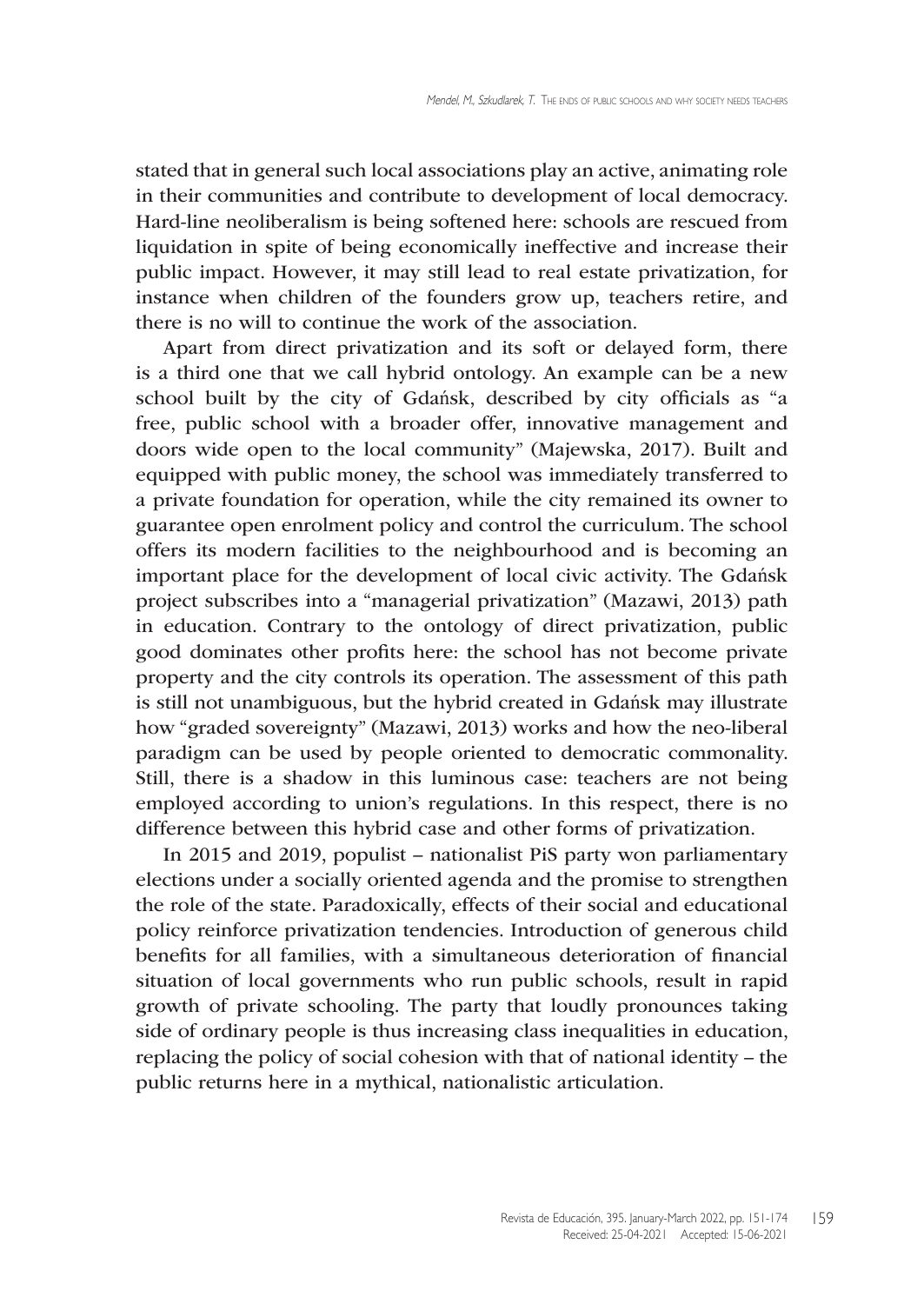### **End of school ontologies and losing teachers**

In diverse ways and degrees, privatized schools still perform public functions. However, the factor that unites them is that teachers are victims of their transformation. Privatization, hard, soft or hybrid, concerned or unconcerned with public good, allows operators to employ teachers with disregard of Teacher's Charter that has regulated the profession since the socialist times. In the managerial discourse those regulations are denigrated as obstacle to schools' efficiency, and public opinion is being attacked with revelations of teachers working short hours and enjoying extensive paid holidays. The aura of forcing teachers to work more results–in schools that escape public regulations–in bigger workloads, unpaid holidays, lack of resources for in-service training, the lack of permanent contracts and other deviations from union agreements, sometimes compensated by somewhat higher salaries: "There are teachers who work from  $3<sup>rd</sup>$  September to  $28<sup>th</sup>$  June (...) In the summer they are unemployed and have to register in a Job Agency. (…) There are cases when the teacher is fully employed but apart from giving classes, they have to rake leaves in the school's area as well" – says the president of the teachers' unions" (Zakrzewski, 2014). Even though non-public school operators often respect many of union regulations, teachers in these schools always work under less favourable conditions. The Teacher's Charter was created in 1982 to buy teachers' consent to the regime that decided to crash the Solidarity movement. The debate on its sense today exposes that fact to delegitimize its very idea, but it misses its essential meaning of a collective work agreement, which is nothing exceptional in professional environments. Nowadays this attack adds to an open fight against "old elites" that includes public depreciation of judges, artists, teachers, medical doctors or academics – a populist discourse that allows PiS to make room for their substitutes nominated by the party.

"Losing teachers" also means that the system loses qualified professionals. Teachers quit jobs massively, especially after the recent nomination of a fundamentalist Catholic for minister of education and the announcement that the state budget, in deficit caused by generous benefits and lack of transparency in public spending, will not allow for rising salaries in public sector. In September 2021 ca. 15 000 teachers were missing in Poland. However, teachers may quit jobs for other reasons as well. Tony F. Carusi, in his analysis of education policies in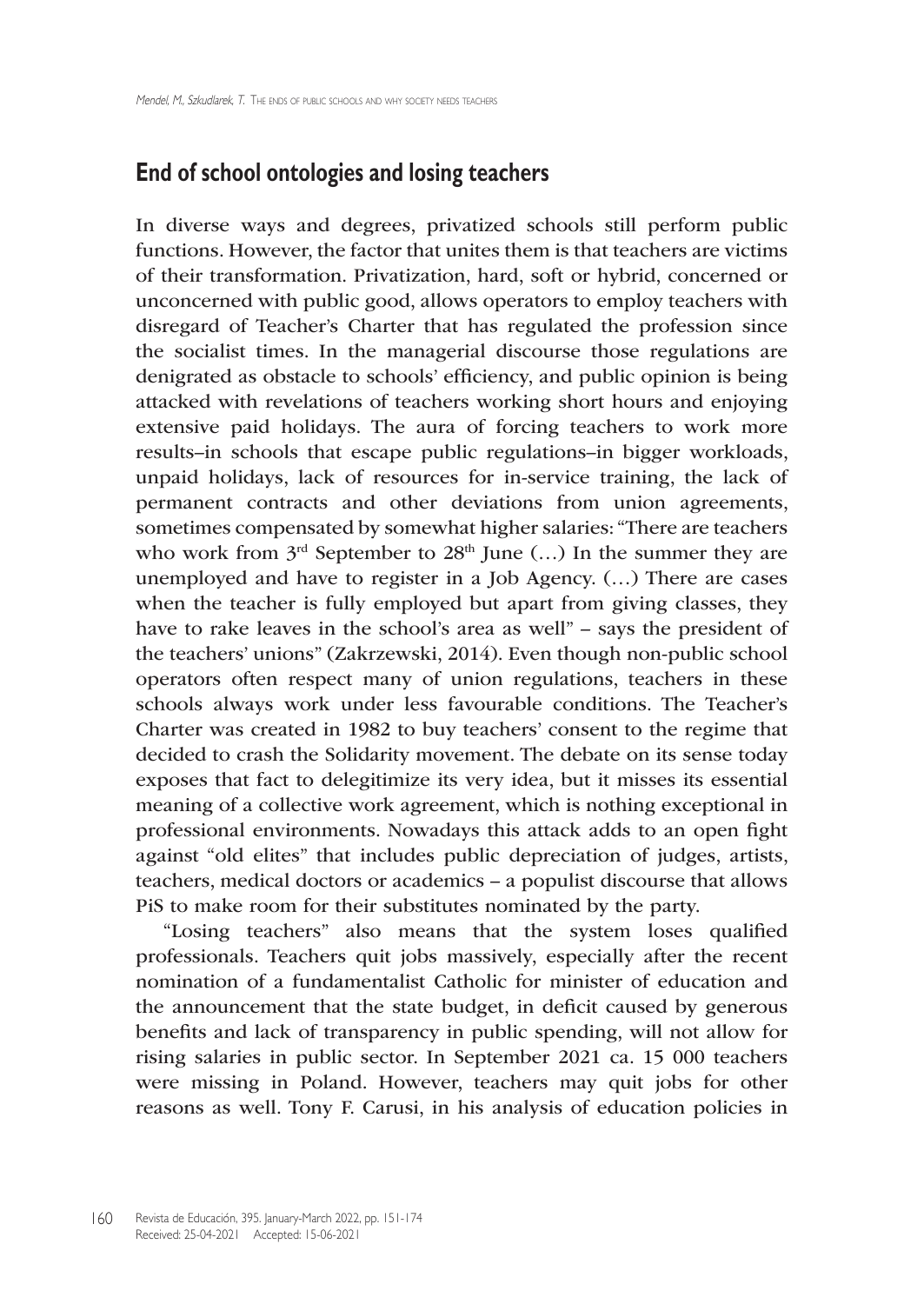the USA, points to a paradoxical situation where massive loss of teachers results from them being recognized as key factor in their students' performance. Being decisive in the "Race to the Top" (the current US education agenda) does not bring job satisfaction: in a system driven by constant measurement it exacerbates the burden of responsibility and makes teachers first to blame for anybody's not reaching the top. When asked by their students for advice as to further education, teachers strongly discourage them from becoming teachers (Carusi, 2017).

#### **The end of public** *school* **and the end of print**

As we have mentioned, modern school emerged in culture of print. Even though paper mills and printers still work hard, the print has lost its status of defining technology, and that change was spotted already with the advent of television (McLuhan, 1994). Web 2.0 and social media are late steps on the ladder that grounds in that McLuhanian revolution, but the turn to social media, which comes together with the incredibly fast development of artificial intelligence algorithms, seems to be of unprecedented importance.

Social media do not negate but transform the public. Powered by advanced AI engines, they elevate a particular form of the public to unprecedented heights. In a way, they mimic traditional neighborhoods in how they "swallow" the private and mold shared opinion about other private beings and "remote public" issues. AI algorithms supply individuals with information tailored to private needs and preferences, extending that commercial logic onto the whole domain of information and learning. Not only is this a matter of information being available without the mediation of textbooks or teachers; it is also about thinking, deliberating, and acting publicly which apparently does not need to be taught at school. It is easy to claim that schooling, with its linearsequential logic copied from the matrix of print, is at odds with new media, with how we use touchscreens or read hypertext. Stefano Oliverio (Oliverio, 2020) speaks in this context of a "techno-revolutionary tone" in education*.* Public school ends here not only through transformations of the public, but through an alleged redundancy of the school itself. But what kind of public we become when mediated by touchscreens, bots, and social media?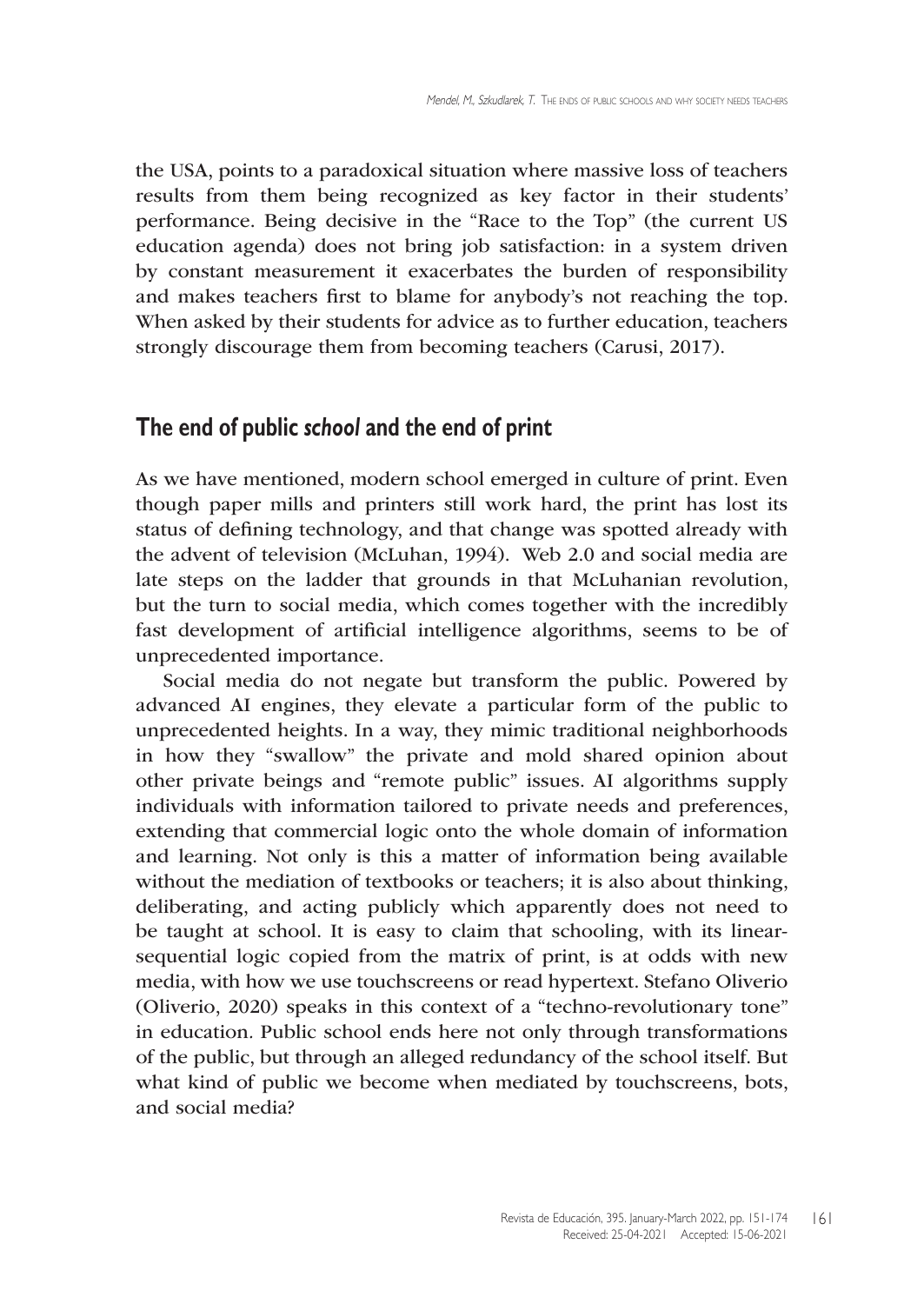### **Knowledge, politics, and the media**

As we keep repeating, modern democracy and republicanism have been genetically grounded in demands for knowledge being accessible publicly. As long as Wikipedia reinvigorated hopes for a globally informed public sharing rationally moderated knowledge, the era of Facebook means disintegration of what was hoped to become the new Commons – public sphere where "all knowledge" was meant to be provided "for all" and co-produced by everybody (these are the founding ideas of the Wikipedia). Social media close us in filter bubbles, isolate us from differences, industrialize political marketing, intensify political manipulation, and thus contribute to the crisis of democratic culture (Bendall and Robertson, 2018). Theodora Diana Chiş quotes Nicolas Negroponte who in 1995 provoked readers with his futuristic vision: "Imagine a future in which your interface agent can read every newswire and newspaper and catch every TV and radio broadcast on the planet, and then construct a personalized summary. This kind of newspaper is printed in an edition of one" (Chiş, 2016, p. 5). We have arrived at this future, and we have a social life here – we share such news composed "for one" within enclosed communities of our choice.

Social media are by and large driven by emotions: what literally counts within our bubbles is liking and being liked, and what it provokes in reaction to other bubbles easily is hate. This identity mechanism constitutes a perfect machinery for contemporary politics, often described in Carl Schmitt's terms as driven by the construction of enemy (Schmitt, 2008). Political marketing and populist manipulation have never been so easy before. A most widely known case is Cambridge Analytica forging US election campaigns by using Facebook data of millions of voters (Nix, 2016). In the background there is a sophisticated "psychographic algorithm" that correlates digital traces people leave online and a fivedimensional personality model. It allows for testing our personality online without us knowing that we are being tested. As the authors of the algorithm claim, such Internet-based personality judgments are more accurate than those made by humans (Youyou *et al.*, 2015). Arguments for voting Trump could be fine-tuned to personality profiles of any Facabook user in the USA. If democratic public schools were meant to educate citizens who cast their votes upon individual rational judgment, this task has become far more difficult than it was ever before.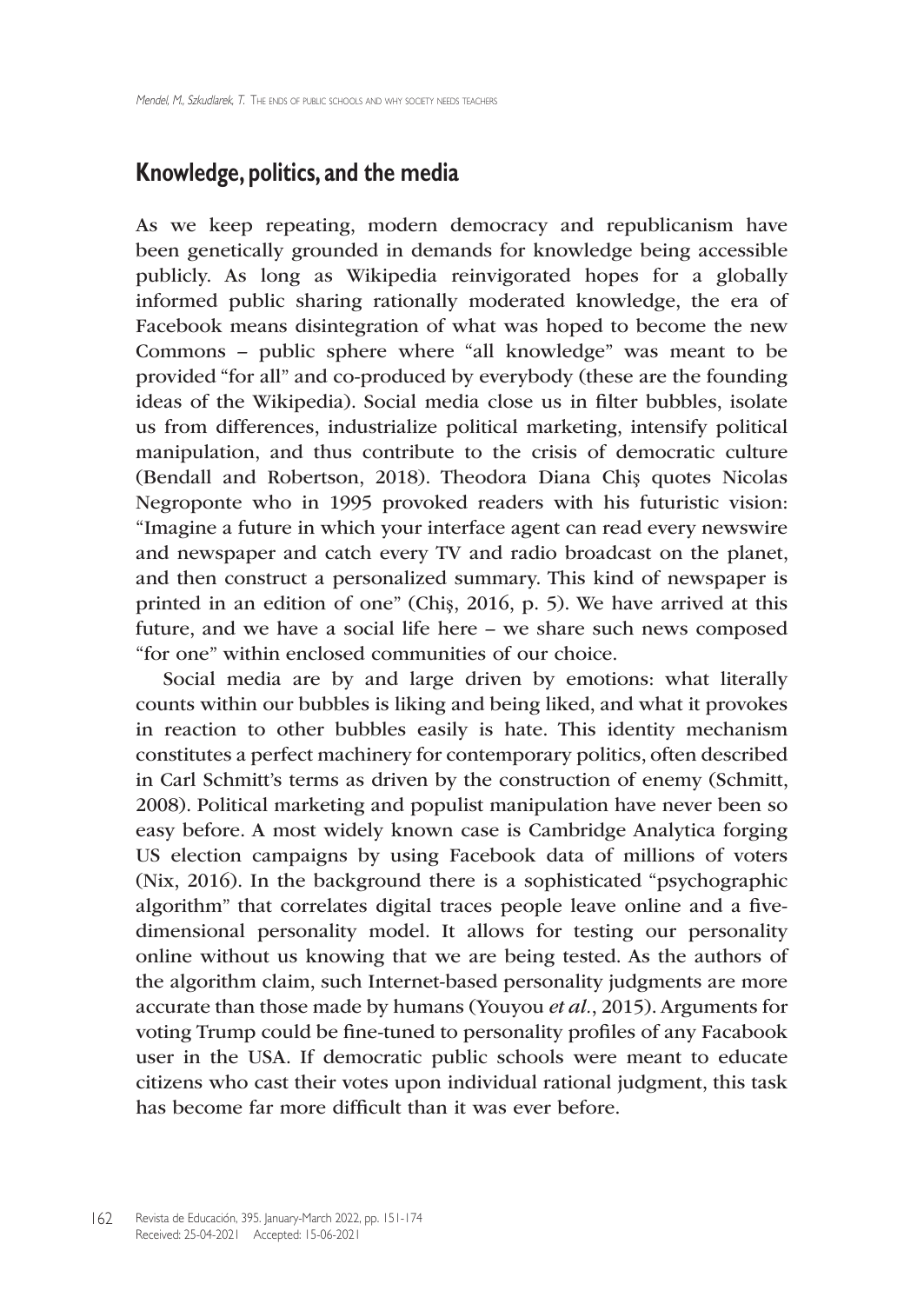# **Ends of school: How its ending suggests its aims**

What *ends* for educational re-action (reacting to those ending modalities, as well as acting again for public good) can we see in the end of school ontologies? Drawing ends for action from ends that terminate action demands a move of retrojection and negation in one, of projecting catastrophic images of end backwards, onto the beginnings and trajectories of coming to an end. It is a paraphrase of Hegelian dialectic, where negativity is inherent in every being and termination is at the same time its fulfillment and beginning of a new process in which negativity is sublated by a new "positive" identity capable of hosting old and creating new negativity. So what ends of public schooling shine through their endgames today?

In the privatization (direct, soft or hybrid) ontology we can see that schools are problems or objects of desire as purely material beings: as buildings and lots of precious land that is "wasted" when used for children's games and obsolete instruction as buildings uselessly packed with books that no one reads and computers that lag behind those that children have at home. The value of schools lies with their brick-andmortar fabrics, and most of all with the place they occupy (sic!) in the neighborhood. In the time of public school system being constructed, the location of schools demanded sophisticated logistics. Schools had to be set in a child's walking distance within or between local housing establishments, in places, sizes and numbers that had to take the size of given communities into account, in places where there was enough space to provide room for children's physical activity, etc. (Falski, 1925). Andre Mazawi (2013) speaks of their *territorializing* function*.* Schools delimit borders and bind communities to given localities, they become hubs between smaller communities or centers within larger ones. They may be relics of open space in densely built urban areas or cozy shelters in the open, between scattered farmhouses. In short, they sit in perfect places for people to associate. In course of time, built settlements tightened around them, and nowadays schools often remain largest enclaves of perfectly communicated space in densely built areas. This is why they become objects of predatory housing policies. Dream locations for shopping centers.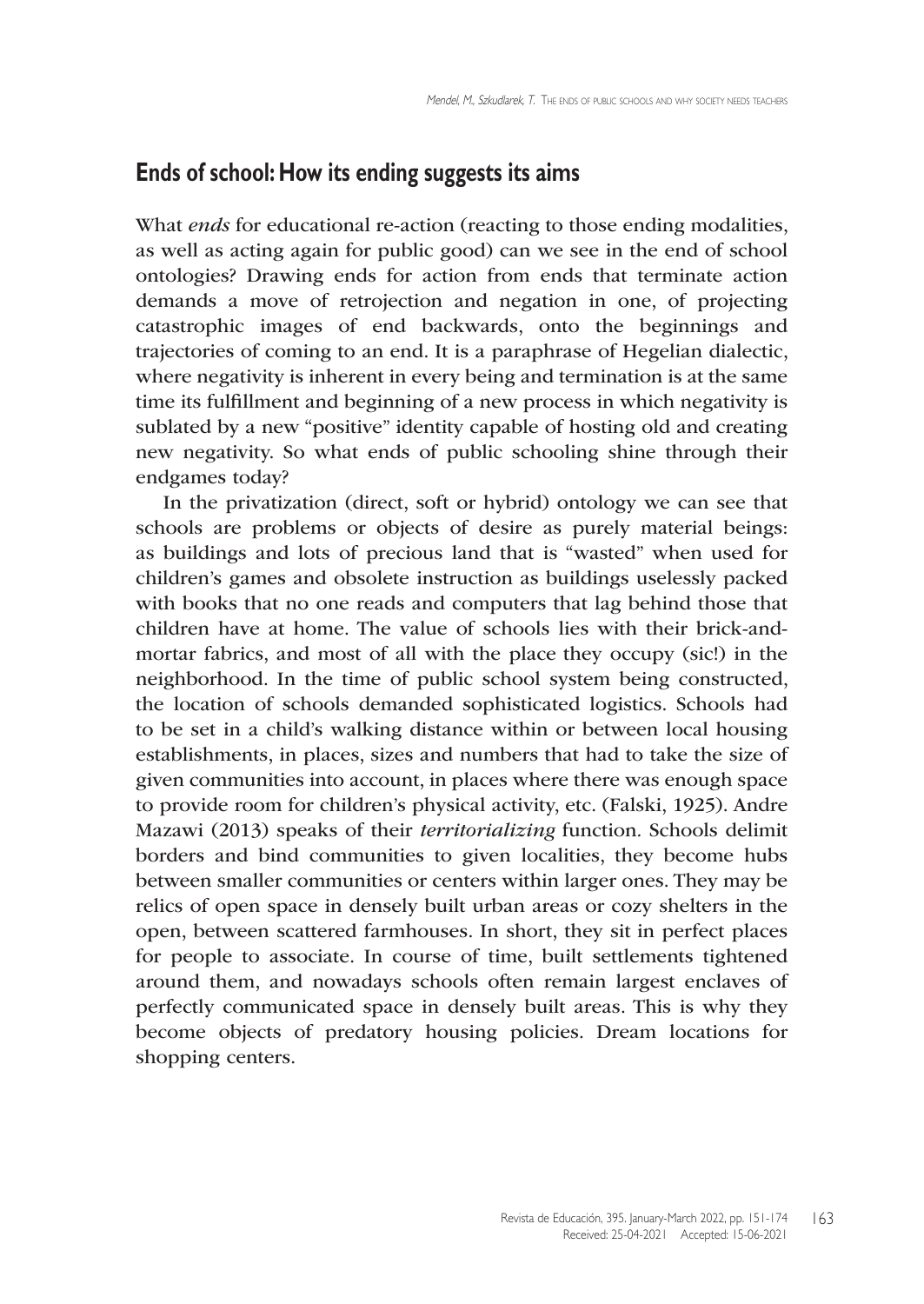

Schools are also valuable because of money invested; in Marxist terms, because of work invested in their classrooms, gyms and dining rooms; or in teachers' qualifications that took time and public resources to acquire. This is residual value which can be read as negative burden, money wasted for something that does not work and cost for those who manage public finances, or as expectation, a promise of return for those who put effort into their establishment or whose children can just walk to school. This conflicting nature of monetary value is productive of strategies bridging those who want to get rid of costs with those desperately wanting the school to operate – like teachers and parents in rural communities who take over the school to run it themselves. In other cases (cf. Gdańsk hybrid), agreement between parties involved allows for schools keeping open recruitment, high standards of performance and operating as community centers, and being affordable to the shrinking finances of local governments – at the cost of teachers' working conditions.

We also see that school is an object of competition between conflicting authorities. In case of Poland, the PiS policy aims at centralization of nearly anything. Local governments, and those of large cities in particular are their annoying obstacles. Making running schools hard for local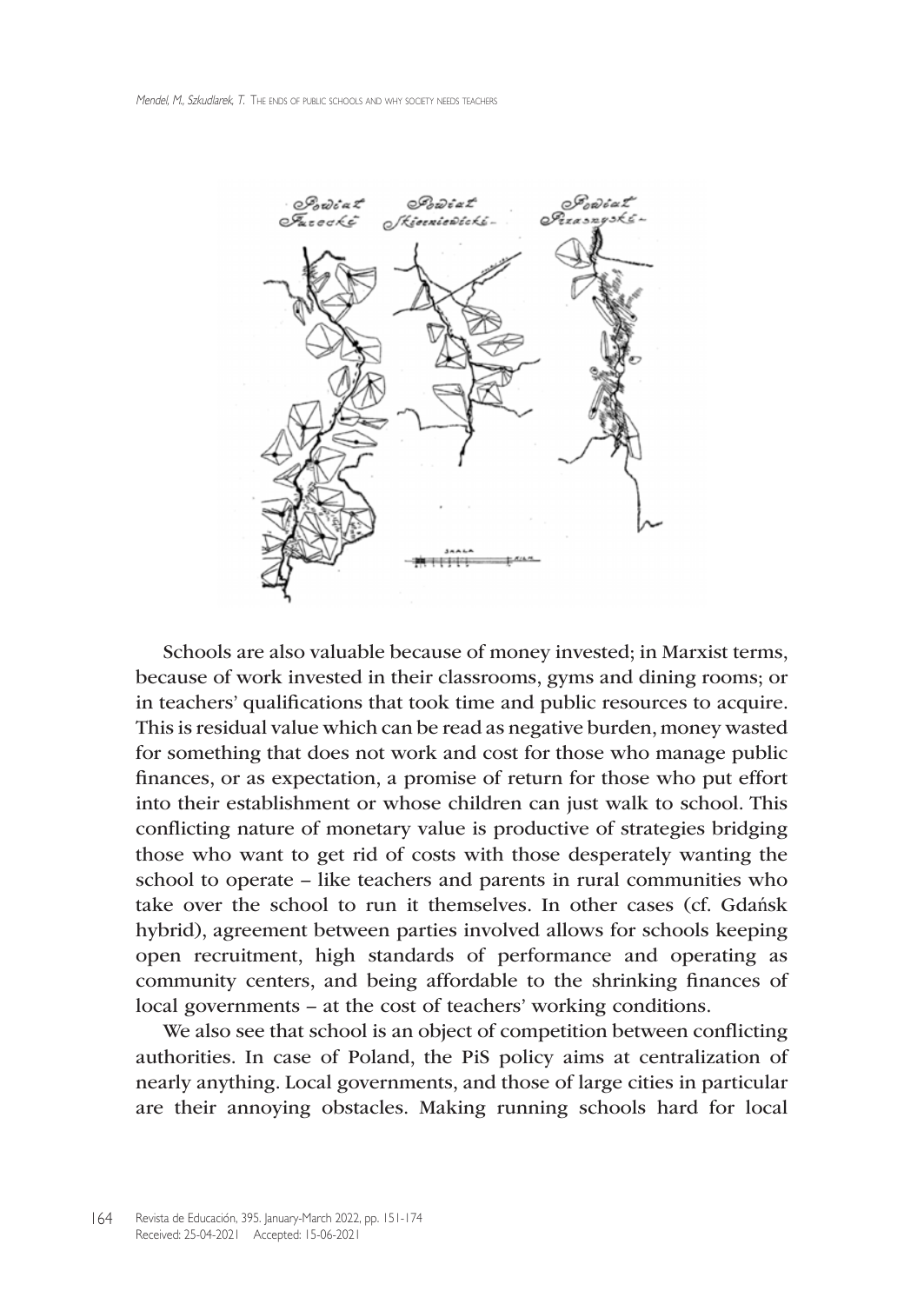governments by charging them with costs of massive restructuration and limiting their tax revenues, means that the state will be able to "rescue" public schools (they have already practiced it with some theaters or museums) and then change their managerial staff and programs of their activities. Schools, as social hubs, and places where knowledge and attitudes are created, are critical places where the nature of social bonds and identities is being defined. In a centralized state driven by nationalist sentiments, its function is to unify mind-frames of the population by pride, myths, and fear rather than by civic competence, and thus to secure the ruling clique against being overthrown in elections. The second value that shines through this ending ontology is, therefore, that of shared knowing.

And there is one more value visible in the struggle for public schools in Poland nowadays. In conversations with parents, we hear that some seek private schools not because they need to satisfy their middle-class ambitions, but because they want to save their children from religious indoctrination. Catholic religion is taught in public schools, usually by priests, and children who do not attend the classes need to spend time in common rooms, thus forced to demonstrate their difference in public. The present minister for education decided to make religion or ethics classes obligatory, and in shortage of ethics teachers their training was commissioned in Catholic universities. Referring to the Connecticut criteria, public schools cannot protect their children from sectarian teaching when the state is sectarian itself. In this variety of the end of public school, private schools are perceived as safe havens for minorities, and it is those schools who perform this crucial function of public schooling.

Turing to the second ontology of the end of school, one related to new media, we can suspect a set of neoliberal desires operational here as well (reducing costs by digitally assisted home schooling, etc.) But we may also spot expectation that schools, in their present or modified form, could help make sense of digital culture, help invent its grammars – a thing that they did to print. What is at stake is not only different skills needed in digital environments, but first of all, the density of the horizontal, rhizomatic structure of this environment and its parcellation into self-sustainable bubbles insulated from other nodes of the web. This environment lacks grammar and vocabulary that would enable communication across the bubbles, and even though there are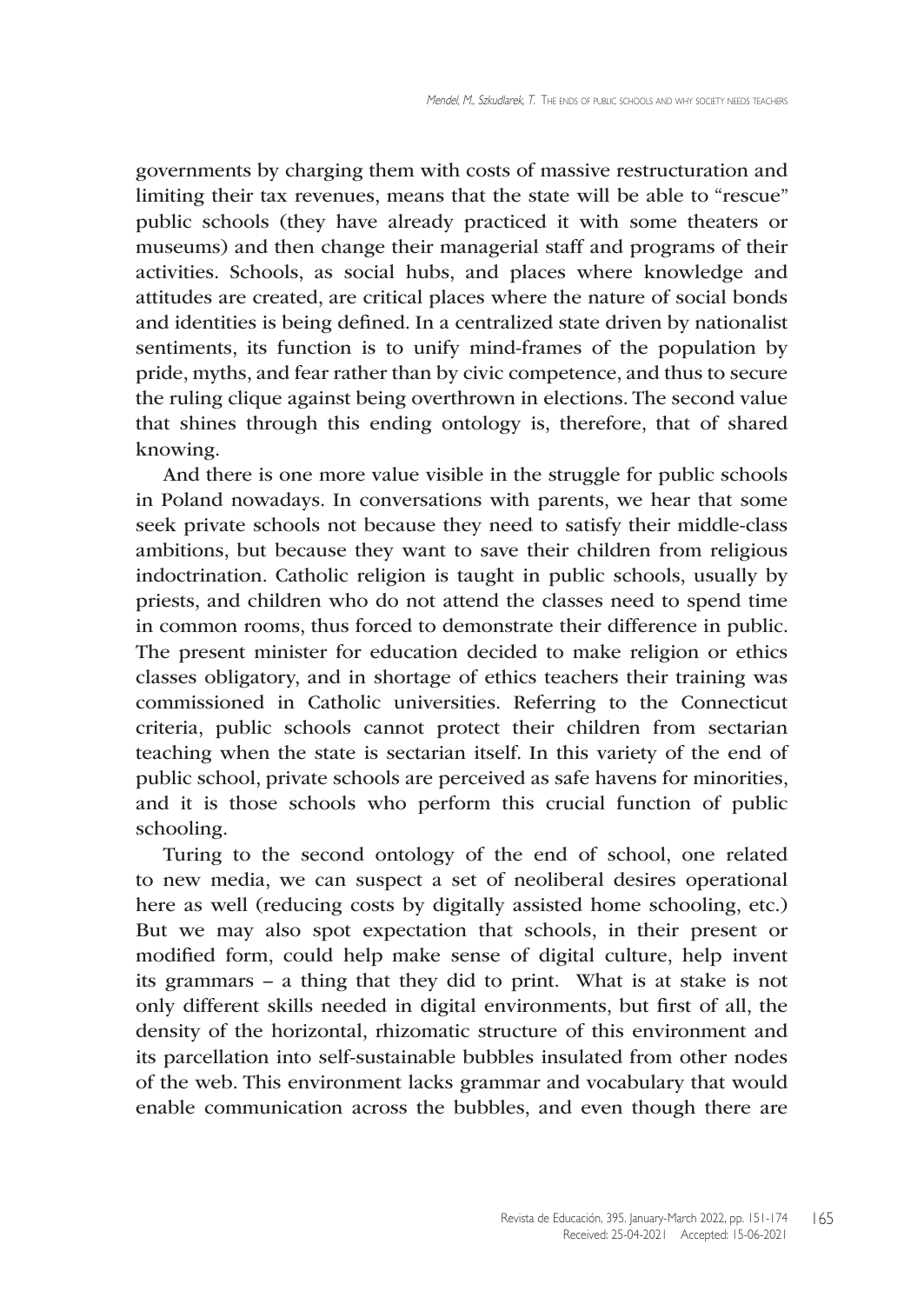travelers and interpreters, there are no common spaces (like market squares in ancient cities) where they could be met easily. What we are heading at now is the figure of a teacher that could work as traveler and storyteller who initiates the construction of transversal reason – a notion Wolfgang Welsh (1995) proposed as response to the postmodern crisis of universality. This concept is found adequate to the research on World Wide Web (Sandbothe, n.d.), and we believe it is valuable for education in the digital world. For the time being, this ontology is a perfect hunting ground for commercial and political marketeers who find their prey perfectly sorted, legibly tagged, and grouped in comfortably homogeneous enclaves. Can those be turned into communities – and can those form a kind of society where their worldviews interact and where they learn to develop a notion of common good? Some hope of this kind was visible, for instance, during the protests against ACTA regulations that were interpreted as imposing policing control over the Web in Europe (Lee, 2012). However, nobody is interested in maintaining such commonness when threat (or occasional fascination) disappears.

#### **Closing the circle: Reclaiming teachers and public schools**

Throughout this argument we claim that privatization and new media undercut both public school as institution, and public sphere that is *the* space for republican political orders and democratic practices. At the same time, public school was one of crucial institutions that created those disappearing public spheres and citizens who could make democratic use of them. Reclaiming public schools seems to be, therefore, a point of dissection where this circle of demolition could turned into thinking of new futures for democracy.

It seems that to imagine ends of public schooling and teacher's work that correspond to the ontological condition of their ending requires that we take physical and virtual spaces into account simultaneously; that we treat such issues as privatization of schools, segregation of urban spaces, dissection of World Wide Web into insulated bubbles, populist politics that use AI to corrupt elections campaigns, and education reduced to serving human capital to global capitalism or producing voters to populist reactions against global capitalism, as elements of the same puzzle. After all, all those developments and both ontologies we discuss here are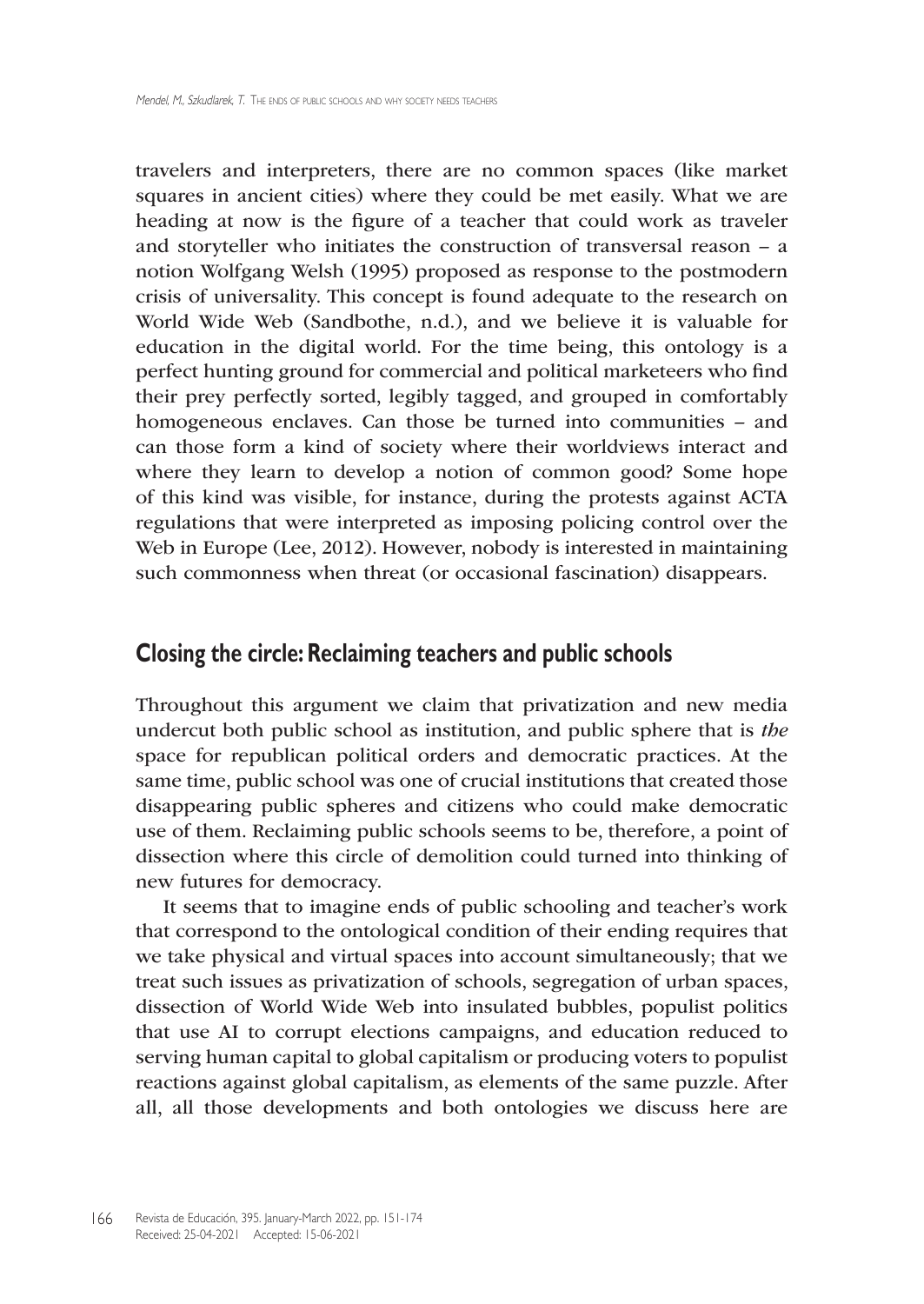product of capitalist logic of parcellation, privatization and profit. This logic operates in the ontology of end of public school and discloses values that reveal its ends.

Let us start with physical space. In the 1980s Henry Giroux (2015) observed that public school is the last public sphere, i.e., one that is free from segregation at the entry gates. This observation only gains importance nowadays when schools become more and more segregated. If we wonder where we make young people isolated by physical and virtual arrangements meet and talk over their concerns, public school is (still) there. School is the place where they may learn where are the limits of what is familiar, about difference, otherness and *the unheimlich* that do not allow to "rest in peace" within the familiar. This is a value of teaching that cannot be attained by learning alone (Biesta 2017).

What we are learning from school's ending via privatization and segregation is that schools are fundamentally important locations in physical space: places for doing things together, binding hubs where individuals enter public scene to share and confront their thinking and experience limits to what has been familiar to them. Also, despite the unprecedented availability of online content, places where common knowledge can be pursued through purposefully invented practices. They remain connected to the external world, but are capable of inventing and maintaining knowledges that have no practical connection to that world and can therefore socialize to possible rather than actual realities. They are also intimate places, frequently in a walking distance for anyone within the community, and accessible to those from other communities as well. They are invested with local histories, memories, and future expectations, and can therefore support communities, individuals and societies in their becoming. They can bind or separate generations, classes, genders and races, religious denominations, and political ideologies. Their work is, at the same time, about gradual grammatization of knowing; about turning it into elements that can be decontextualized and employed as elements of new epistemic constructions (see below for more detail). These values are inherent in end of school proclamations and policies and can be transformed into ends of its operation by asserting social interaction and integration, knowledge production, confrontation and retention. The recent COVID 19 experience adds a powerful justification to keeping the school as physical place detached from the home, family and pressure of daily routines. What Jan Masschelein and Maarten Simons (Masschelein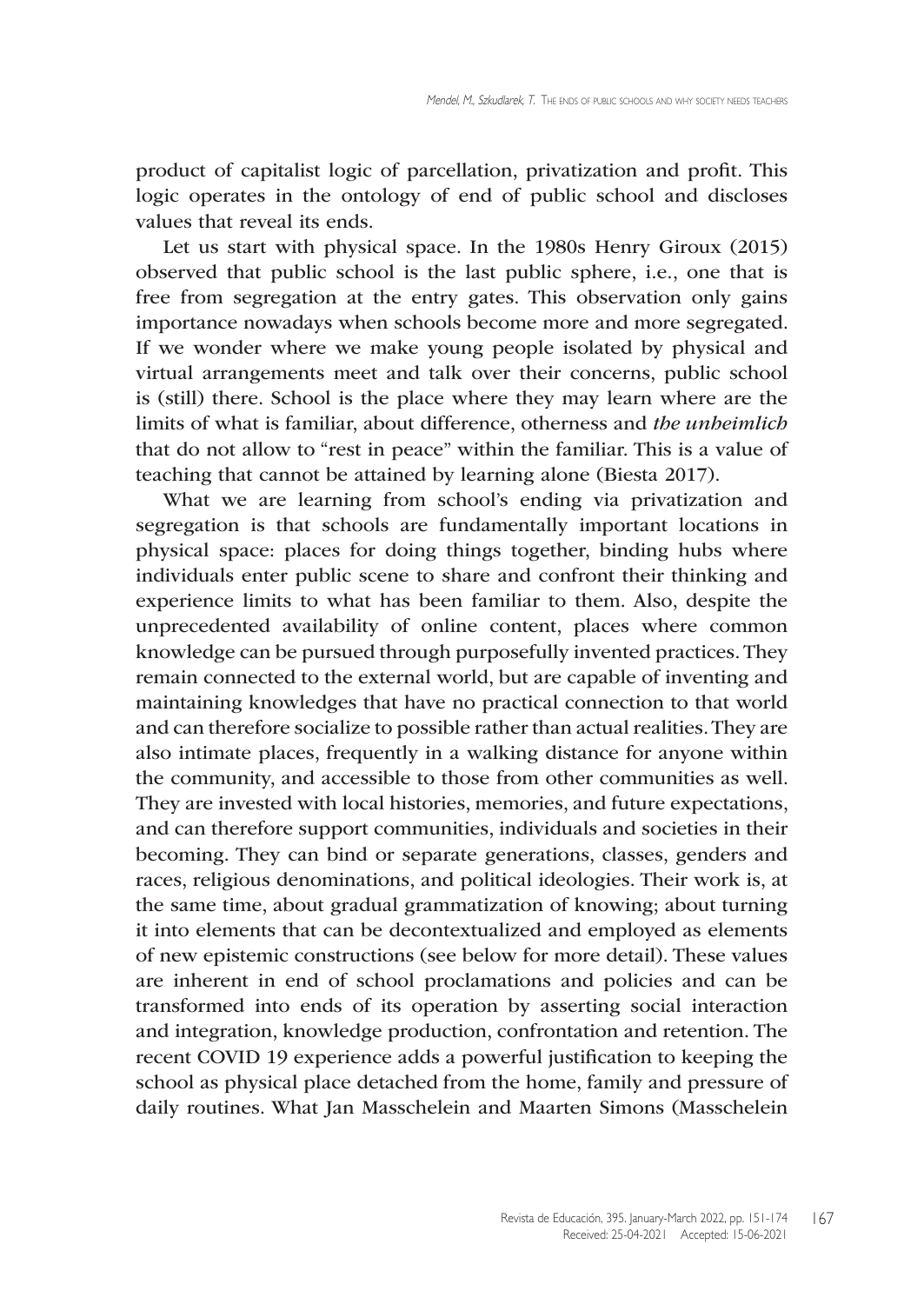and Simons, 2013) identified as grounded in the history of *scholè* (school as free time) has never been so clear before.

However, the return to the common world bound by books and operating as a reading public seems hardly possible nowadays. For the time being, we are happy to use our critical skills to undermine all claims to truth and benevolence (see conspiracy theories around COVID-19 and vaccination policies, cf. Weise*,* n.d.), and we enjoy our sectarian online commonalities. Not only because we have mastered virtual space to the degree where it has become possible, but because we are mastered by its algorithms as well. Like in Rousseau's advice given to Emile's tutor, we are free to do whatever we want, but we want what algorithms want us to want. In Stiegler's terms we live in the time of permanent innovation when "industrial technical invention has come to outpace conceptual innovation in other social systems such as law, government, and education" (Tinnell, 2015, p. 133). Education has always worked within processes of grammatization where semantically rich signs are separated from their context and turned into particles that can be circulated and articulated into varied semantic chains and processes of "tertiary retention", of common external memory that works as repository for communication and cultural creations. Modern schools played active role in the grammatization of script, while nowadays this process concerns digital signs. The process is under way and schools try to find ways to address it, but we are far from a significant response, and we usually participate in it as objects rather than responsible actors. What we like on Facebook, or where children put ticks in test sheets are transformed into digital elements of psychographic marketing or political strategies, into school ranks or PISA tables that shape national policies. Education feeds this productive mill and "proletariatizes" students by making them more and more dependent on what the Web knows. Education is implicated in this construction of systemic stupidity (Stiegler, 2015) and fuels tendencies that proclaim the end of school. But it can also turn these resources into culturally productive and socially desirable ends.

This crisis has not arrived with the advancement of the internet and social media, it was already proclaimed after the invention of television (McLuhan, 1994) and, more recently, after the video revolution in the 1980s. There are striking similarities between what Gregory Ulmer (Ulmer, 2004, 2019) was writing about educational uses of video and what Bernard Stiegler says about digital technologies. Both thinkers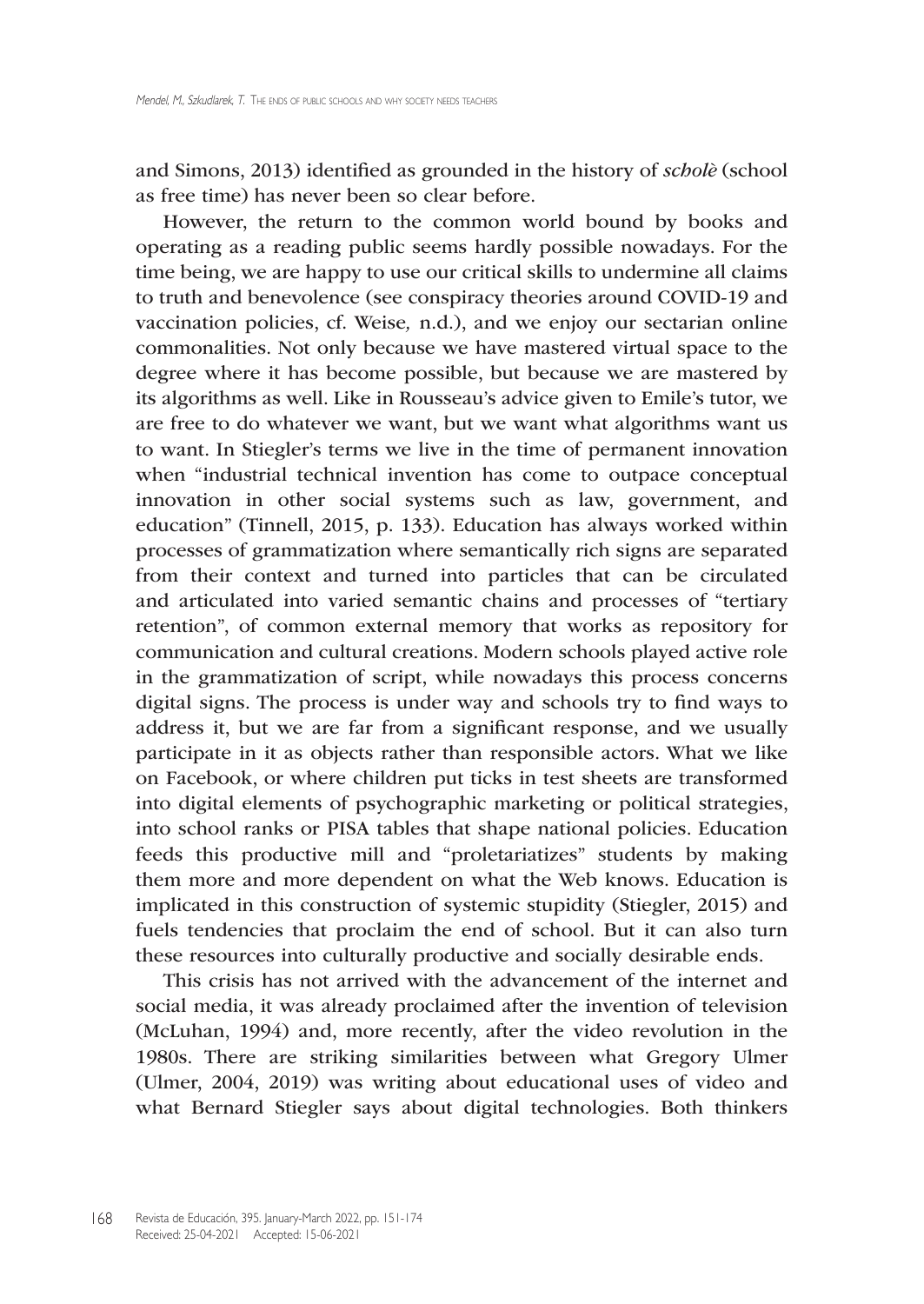developed Derrida's project of grammatology pedagogically. Both say it will take time, just as proliferation of alphabetic script and follow-up technologies had to take their time. When speaking of using camcorders in the classroom Ulmer (2004) said that teachers need to be ready to "speak nonsense" long enough to start seeing sense shining through the chaos. We still do not know what "grammes" (originally, written signs) will we identify in the noise, and what grammatologies will they produce for us and within us. Both Ulmer and Stiegler sooth the panic and say that we are on the path to unprecedented creativity. To arrive there, however, we need a "quantum leap" (Stiegler, 2015) – something that cannot be determined beforehand, definitely not by pressure toward immediate and accountable efficiency.

What next? Let as signal briefly other ends that can be drawn from the school's ending ontology.

First is ignorance – an issue broader than Stiegler's stupidity. There are two instances of ignorance that need to be reminded here. Starting with classics, there is Socratic ignorance. Against what dominates in neoliberal knowledge-based policies that seek certainty (evidence-based everything) and silences ambiguity, and against Internet celebrities and conspiracy theories, the virtue of not being sure and the courage to say so sounds like an important starting point for teachers dealing with simple solutions of complex issues and with conspiracy theories that find insidious plots everywhere. This leads us to its instance expressed by Jacques Rancière in his *Ignorant Schoolmaster* (Rancière, 1991) where teachers who do not know are capable to teach without stultifying outcomes of explication. In his political philosophy, where the distinction between "police" that maintains divisions and distinctions that structure social order and "politics" that disrupts the rules of perceiving the social is fundamental (Rancière, 2015), Rancière says that police regulations need to be ignored when we try to enact emancipated lives. In pedagogical sense ignorance is thus productive when we ignore inequalities that serve "police" distinctions and "distribution of the sensible" with which students enter the school. In practical terms it means that we must make a (counterfactual) assumption that everybody can learn everything without presuming limitations of disqualifying nature. On the other hand, somewhat in line with the remark on Socrates, teachers' ignorance as to the subject they teach makes it possible to ask the student "what do you think about it" seriously and initiate thinking together. These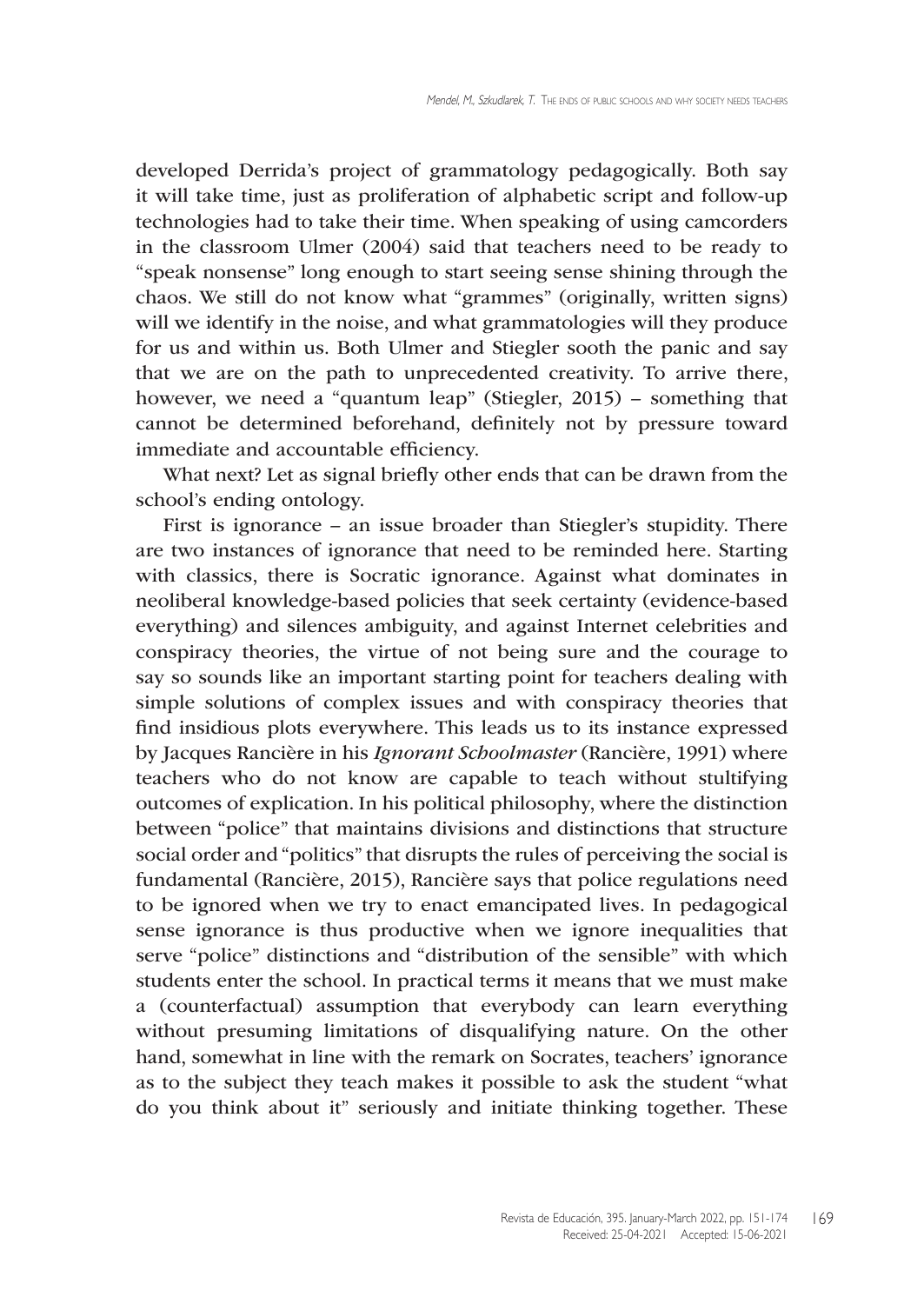challenging ideas point to another important issue in the context of this paper: if we indeed live in time of systemic stupidity that is organized and maintained by forces that wage economic war on societies (Stiegler's term), looking for caveats of ignorance within that war machine is of strategic importance for our chances to change.

Next is rationalism, an idea deeply embedded in modern educational tradition of science education. Teaching scrutiny and methodological rigor is fundamentally significant, and we do not need to seek practical, and economic in particular, justifications to make every effort to make it work at school. However, in contemporary context (e.g., the anti-vaccination movement) it needs to be connected to the value of critical thinking in an extremely attentive way. As Bruno Latour notes, (Latour, 2004) critical competencies may be complicit to proliferation of conspiracy theories. Latour proposes in this context that we redirect our educational efforts from "matters of fact" to "matters of concern" and teach science not for single solutions but calling for more complexity, for density of descriptions, for multifaceted interpretations that confront simplistic explanations of everything, and for arranging education around issues of public concern one cannot remain silent about. A figure of the teacher as rational transversal traveler, one capable of linking heterogeneous elements in a process of interpretation, could be very helpful here.

Following the critical trait, we turn to Jürgen Habermas. If the world is ridden by emotional manipulation and political marketing, and if we still wish to restore the conditions for democracy, we need to teach how to distinguish between truth, rightness, and sincerity. These labels represent what Habermas (Habermas, 2015) calls validity claims. He defined them when discussing ethics of discourse as the condition of democratic deliberation. We can deliberate when we see our interlocutors as speaking truth, as expressing concern with given norms, and as being authentic, or sincere in what they say. Importantly, listening to political campaigners we forget easily that those three claims are of different nature while we must be attentive why we trust them: do they refer to reliable facts? Are they "right" in terms of certain values? Or do they just "look reliable" and "sound sincere"? In the time of political marketing, one must be aware that those who shape our opinion have been professionally trained to look sincere, or they may sincerely believe in lies. Also, we need to remember that what is factual is not always what should be. The fact that those conditions of possibility of democratic deliberation (and thus of decision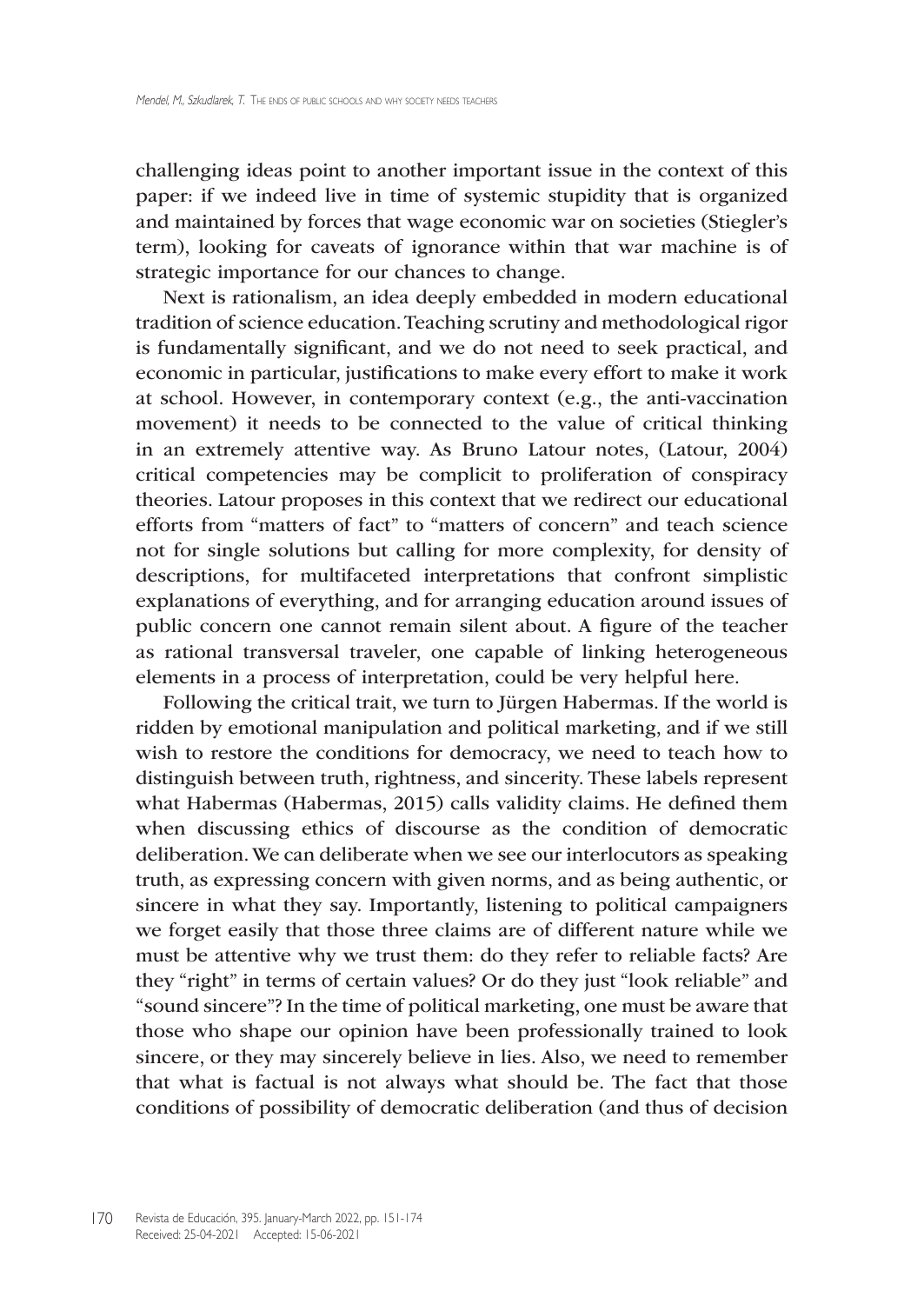making) can be manipulated by spin doctors of political campaigns easily means that teaching how to critically *distinguish* between those features that are inseparable as conditions of democratic dialogue becomes an urgent end in the time when we hear of the end of democracy.

And we have one more suggestion that can be applied right now efficiently. From the grammatological perspective (Derrida, 2016; resp. Ulmer 2004 y 2009; Stigler, 2015) we know that we ourselves are shaped by the media that mediate our relation to the world. How can we therefore gain distance to those media, how do we learn their performative work? First, we have the deconstructive approach that teaches how to gain distance within the text of which we ourselves are part. Another approach, proposed by Szkudlarek (2009), is that we acknowledge the complexity of cultural landscapes where ancient oral, modern literary, and postmodern visual and – across this divide – digital messages operate simultaneously creating nebulous networks of meanings. Distance may be acquired through translation, by expressing one medium in the language of another – a practice well known from schools where we drew pictures to books, we read or made written reports on films we watched. Ulmer proposed that we make films on anything expressed in other media, but we should treat it broadly. Not only is this valuable in terms of gaining distance to new technologies that have enormous potential of simulation and immersion, and thus allowing for under-standing (which always implies substitution or translation), but also because there is always something lost in translation: something that cannot be rendered otherwise. This is where, in residual signifiers that cannot be translated into the known, can we search for "grammes" that compose our yet unknown, but already active futures.

# **Final (if not ultimate) remarks**

We have not proposed a new pedagogy here, or have we invented new roles for teachers. All ideas of which we speak in the concluding section above have been known for long, and we have identified them as operational in the endgames of schooling. However, it was not our aim to be innovative pedagogically. We live in a culture of ending. It has been with us at least from the time of the Apocalypse, it repeated itself with millennial paroxysms frequently, it gained a tragic dimension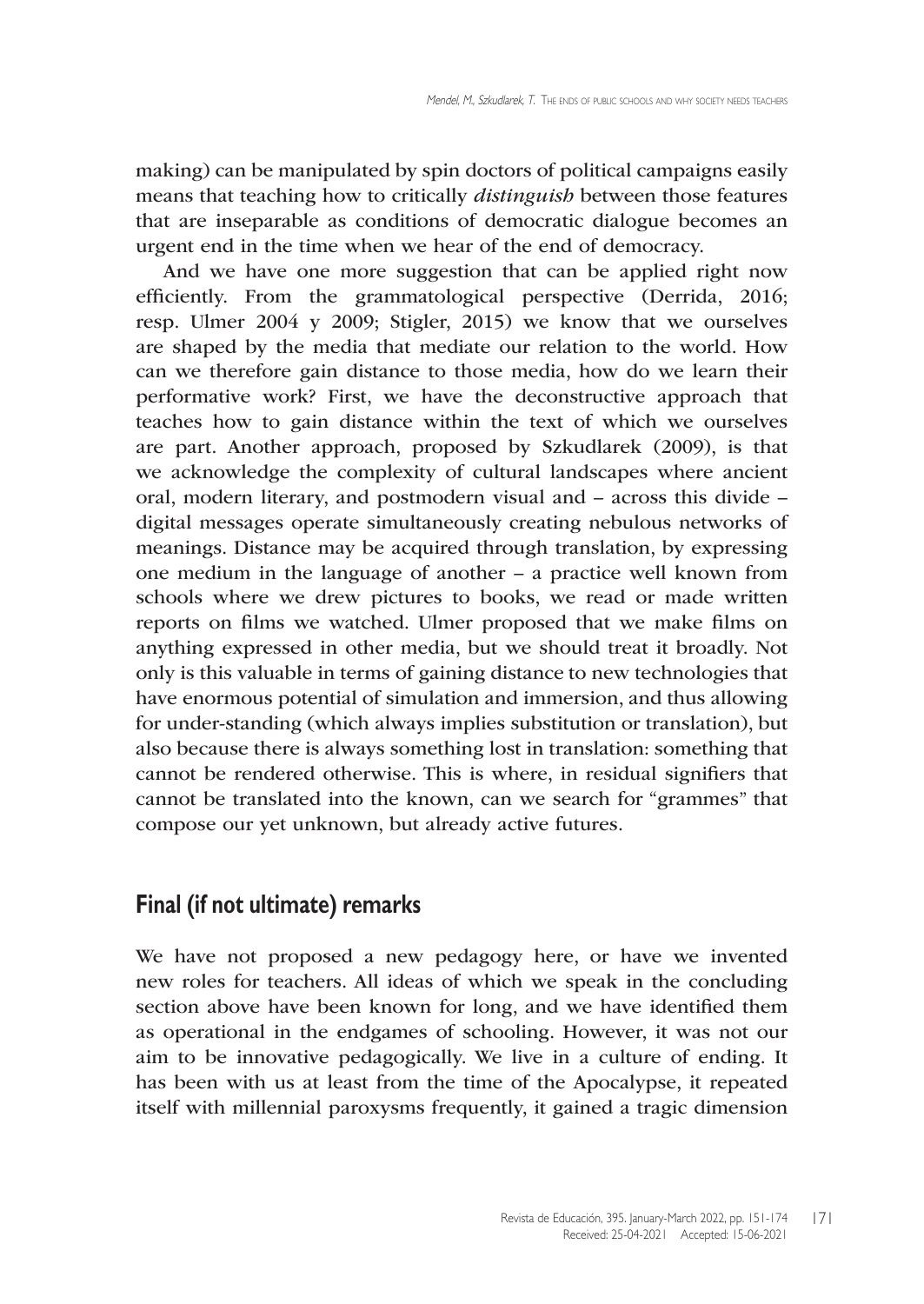after the Holocaust and critical self-awareness with postmodernism, it turned tangibly practical with neoliberal reforms, and now it intensifies and crystallizes rapidly in the time of climatic catastrophe. The end is something that lasts, that is, and it will be with us until the end. We have therefore tried to treat frequent claims and some particular cases of the end of school ontologically, to identify values that seem to operate behind this endgame, and to draw ends for schooling and teaching from this condition. If these ends have already been known to pedagogical audiences, we tried to see them with ontological gravity, as embedded in the condition of ending. We will need to stay with this ending condition for long, and if we cannot reverse its logic and return to progressive hope easily, we need to learn how to control the regress before we manage to turn scattered signs and possibilities into new operational grammars of education.

#### **References**

- Beckett, S., & McDonald, R. (2009). *Endgame*.
- Bendall, M. J., & Robertson, C. (2018). The Crisis of Democratic Culture? *International Journal of Media and Cultural Politics*, *14*(3), 383-391. [https://doi.org/10.1386/macp.14.3.383\\_7](https://doi.org/10.1386/macp.14.3.383_7)
- Biesta, G. (2017). *The Rediscovery of Teaching*. Taylor & Francis. [https://](https://doi.org/10.4324/9781315617497) [doi.org/10.4324/9781315617497](https://doi.org/10.4324/9781315617497)
- Callinicos, A. (1990). *Callinicos, A: Against Postmodernism: A Marxist Critique*.
- Carusi, F. T. (2017). Why Bother Teaching? Despairing the Ethical Through Teaching that Does Not Follow. *Studies in Philosophy & Education*, *36*(6), 633-645. [https://doi.org/10.1007/s11217-](https://doi.org/10.1007/s11217)017-9569-0
- Chiş, T. D. (2016). The filter bubble–A constructivist approach. *Perspectives in Politics / Perspective Politice*, *9*(2), 5-11.
- Derrida, J. (2016). *Of Grammatology*. JHU Press.
- Foucault, M. (1980). *Power/Knowledge: Selected Interviews and Other Writings, 1972-1977* (C. Gordon, Ed.; 1st American Ed edition). Vintage.
- Habermas, J. (2015). *The Theory of Communicative Action: Reason and the Rationalization of Society, Volume 1*. John Wiley & Sons.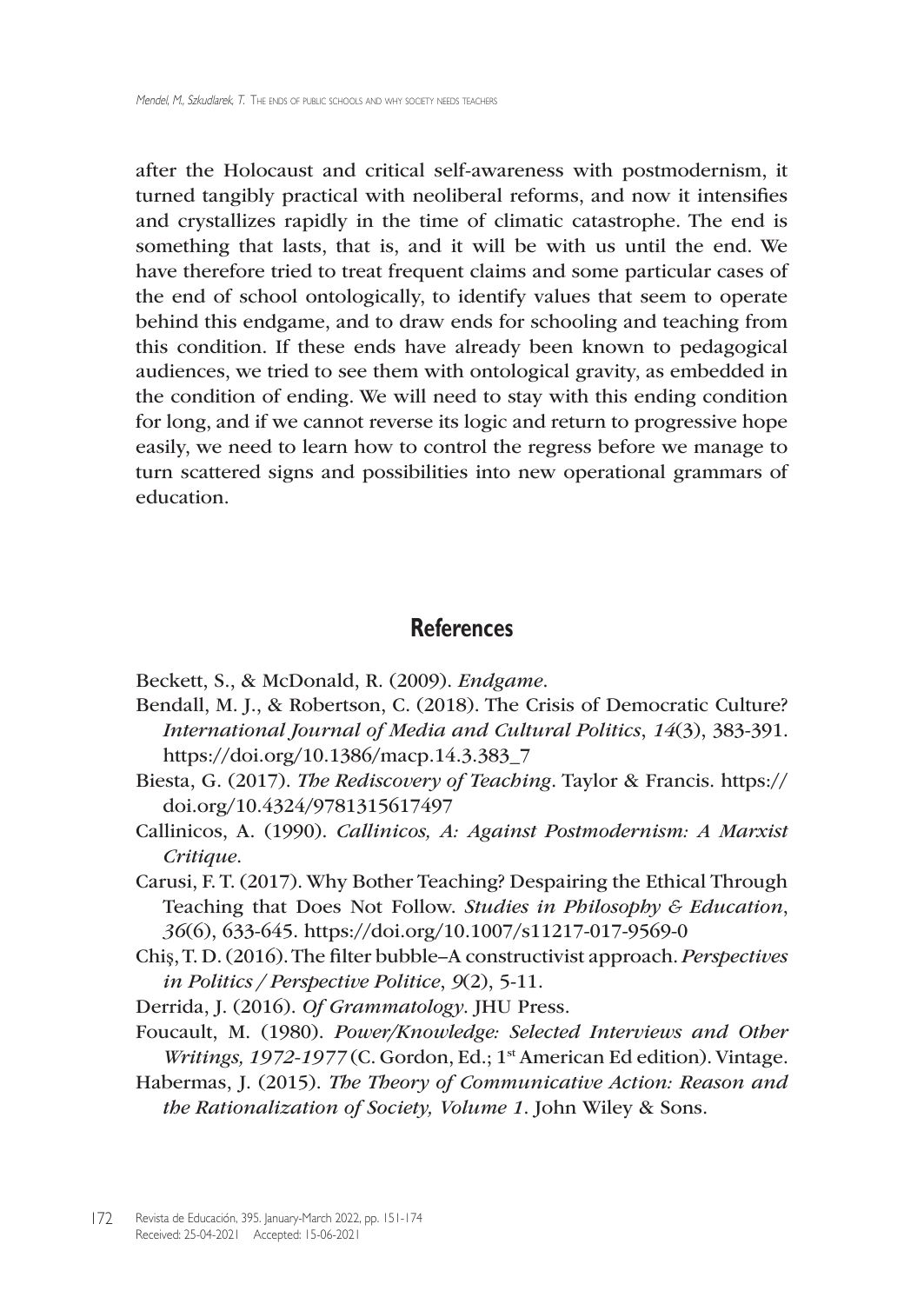- Latour, B. (2004). Why Has Critique Run out of Steam? From Matters of Fact to Matters of Concern. *Critical Inquiry, 30,* 225-248. [https://doi.](https://doi.org/10.1086/421123) [org/10.1086/421123](https://doi.org/10.1086/421123)
- Lee, D. (2012). Acta protests: Thousands take to streets across Europe. (2012, March 8). *BBC News*. [https://www.bbc.com/news/](https://www.bbc.com/news/technology) [technology-](https://www.bbc.com/news/technology)16999497
- Majewska, D. (2017). Pozytywna Szkoła Podstawowa w Kokoszkach zostaje. "Ważniejsze jest dobro uczniów" [Positive Primary School in Kokoszki stays. "The welfare of the students is more important"]. <Trojmiasto.pl>*.* (2017, June 23). [http://nauka.trojmiasto.pl/Pozytywna-](http://nauka.trojmiasto.pl/Pozytywna-Szkola-Podstawowa-w-Kokoszkach-zostaje-n114098.html)[Szkola-Podstawowa-w-Kokoszkach-zostaje-n114098.html](http://nauka.trojmiasto.pl/Pozytywna-Szkola-Podstawowa-w-Kokoszkach-zostaje-n114098.html)
- Masschelein, J., & Simons, M. (2013). *In defence of the school. A public issue*. E-ducation, Culture & Society.
- McLuhan, M. (1994). *Understanding Media: The Extensions of Man* (Reprint edition). The MIT Press.
- Miron, G. & Nelson, C (2002). *What's Public about Charter Schools? Lessons Learnt about Choice and Accountability.* Thousand Oaks: Corwin Press
- Sandbothe, M. (n.d.). The Transversal Logic of the World Wide Web. A Philosophical Analysis. Paper given at the *11*th *Annual Computers and Philosophy Conference* in Pittsburgh (PA). [https://www.sandbothe.](https://www.sandbothe.net/242.html) [net/242.html](https://www.sandbothe.net/242.html)
- Nix, A. (2016). Cambridge Analytica The Power of Big Data and Psychographics. (2016, September 27). [https://www.youtube.com/](https://www.youtube.com/watch?v=n8Dd5aVXLCc) [watch?v=n8Dd5aVXLCc](https://www.youtube.com/watch?v=n8Dd5aVXLCc)
- Oliverio, S. (2020). The end of schooling and education for "calamity." *Policy Futures in Education*, *18*(7), 922–936. [https://doi.](https://doi.org/10.1177/1478210320944106) [org/10.1177/1478210320944106](https://doi.org/10.1177/1478210320944106)
- Rancière, J. (1991). *The ignorant schoolmaster: Five lessons in intellectual emancipation*. Stanford University Press.
- Rancière, J. (2015). *Dissensus: On Politics and Aesthetics* (S. Corcoran, Trans.; Reprint edition). Bloomsbury Academic. [https://doi.](https://doi.org/10.5040/9781474249966) [org/10.5040/9781474249966](https://doi.org/10.5040/9781474249966)
- Schmitt, C. (2008). *The Concept of the Political: Expanded Edition*. University of Chicago Press. [https://doi.org/10.7208/](https://doi.org/10.7208/chicago/9780226738840.001.0001) [chicago/9780226738840.001.0001](https://doi.org/10.7208/chicago/9780226738840.001.0001)
- Stiegler, B. (2015). *States of Shock: Stupidity and Knowledge in the 21st Century*. John Wiley & Sons.